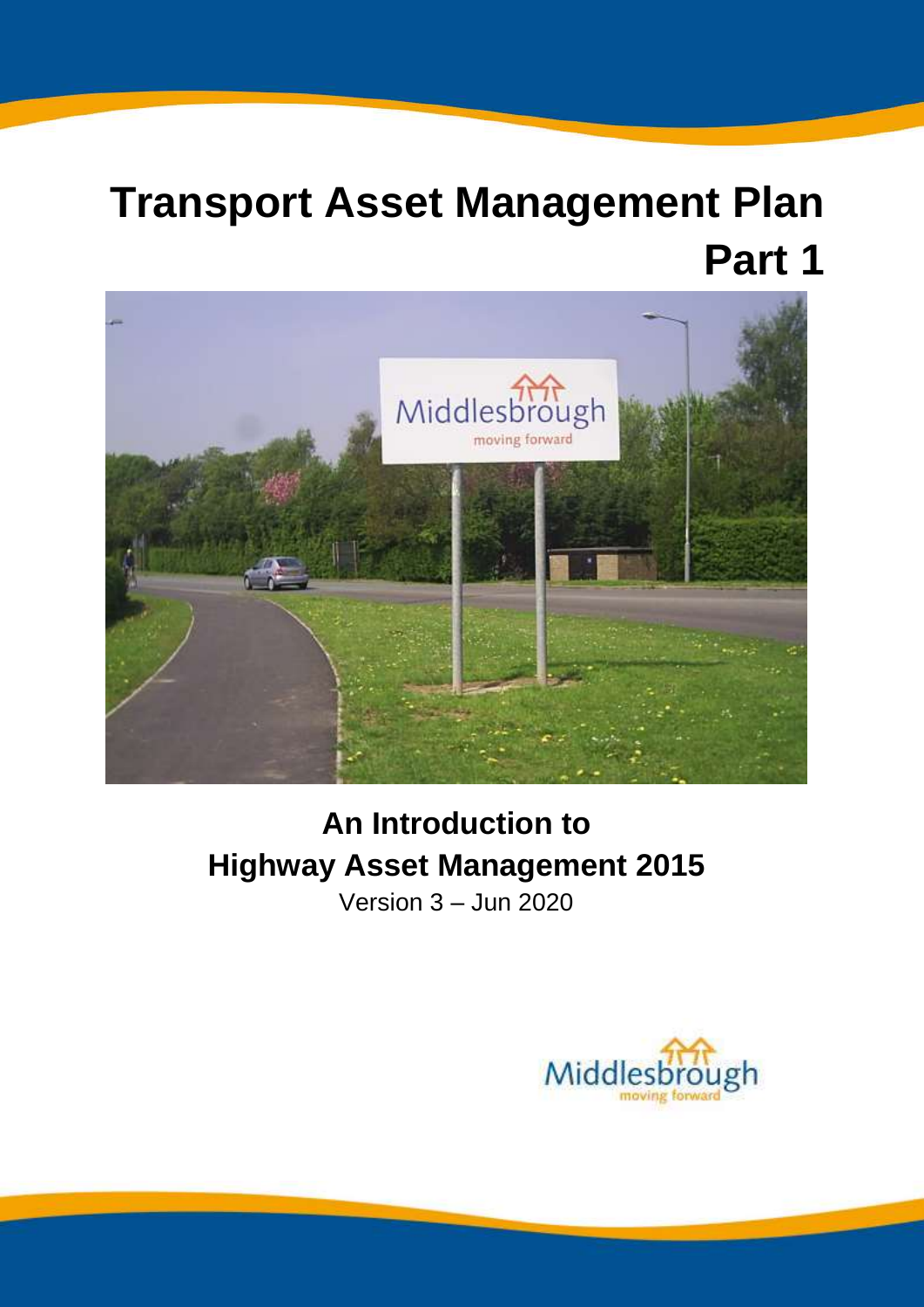# **Version Control**

| <b>Title</b>   |                                                          |                             | Transport Asset Management Plan Part 1 - 2015 [v3 2020] |
|----------------|----------------------------------------------------------|-----------------------------|---------------------------------------------------------|
|                | Author(s)                                                | Pauline Briki               |                                                         |
| <b>Creator</b> | Approved by                                              | <b>Chris Bates</b>          |                                                         |
|                | Department                                               | Environment                 |                                                         |
|                | Service area                                             | <b>Environment Services</b> |                                                         |
|                | <b>Head of Service</b>                                   | <b>Chris Bates</b>          |                                                         |
|                | Director                                                 | <b>Geoff Field</b>          |                                                         |
|                | <b>Original Created</b>                                  | 2015                        |                                                         |
| <b>Date</b>    | Submitted                                                | 2015                        |                                                         |
|                | Approved                                                 | 2015                        |                                                         |
|                | Updating                                                 | Annually                    |                                                         |
|                | Frequency                                                |                             |                                                         |
| <b>Status</b>  | Version: 3.0                                             |                             |                                                         |
| Contributor(s) | Pauline Briki                                            |                             |                                                         |
|                | Legislation                                              | See Pages 21-22             |                                                         |
| <b>Subject</b> | Transport Asset Management Plan Part 1 2015 v3 June 2020 |                             |                                                         |
| <b>Type</b>    | <b>Policy Document</b>                                   |                             |                                                         |
|                | <b>Vital Record</b>                                      | Yes                         | EIR [Environmental Information Regs 2004]               |
| Coverage       | Middlesbrough Council                                    |                             |                                                         |
| Language       | English                                                  |                             |                                                         |

#### **Document Control**

| <b>Version</b> | <b>Date</b> | <b>Revision History</b>                                                                                                                                                              | <b>Reviser</b>            |
|----------------|-------------|--------------------------------------------------------------------------------------------------------------------------------------------------------------------------------------|---------------------------|
| 1.0            | May 2015    | Original document                                                                                                                                                                    | Ron Dawson/ Pauline Briki |
| 2.0            | Dec 2015    | General updates                                                                                                                                                                      | Ron Dawson                |
| 3.0            | Jun 2020    | Version control form<br>added; the Strategic<br>Objectives updated;<br>additional information<br>on NHT and CQC<br>efficiency savings<br>added. Value of the<br>whole asset updated. | Pauline Briki             |
|                |             |                                                                                                                                                                                      |                           |

#### **Distribution List**

| <b>Version</b> | <b>Date</b> | <b>Name/Service area</b> | <b>Action</b>              |
|----------------|-------------|--------------------------|----------------------------|
| 1.0            | May 2015    | ICT                      | Published on Middlesbrough |
|                |             |                          | Council website            |
| 2.0            | Dec 2015    | ICT                      | Published on Middlesbrough |
|                |             |                          | Council website            |
| 3.0            | Jun 2020    | ICT                      | Published on Middlesbrough |
|                |             |                          | Council website            |

| <b>Revision</b> | <b>Purpose</b>       | Originated           | <b>Checked</b>     | <b>Date</b> |
|-----------------|----------------------|----------------------|--------------------|-------------|
| 2.0             | <b>Annual Review</b> | Ron Dawson           | David Carter       | Dec 2015    |
| 3.0             | <b>Annual Review</b> | <b>Pauline Briki</b> | <b>Chris Bates</b> | Jun 2020    |
|                 |                      |                      |                    |             |

Note the Tamp Part 1 and Part 2 replace the previous document TAMP 2007.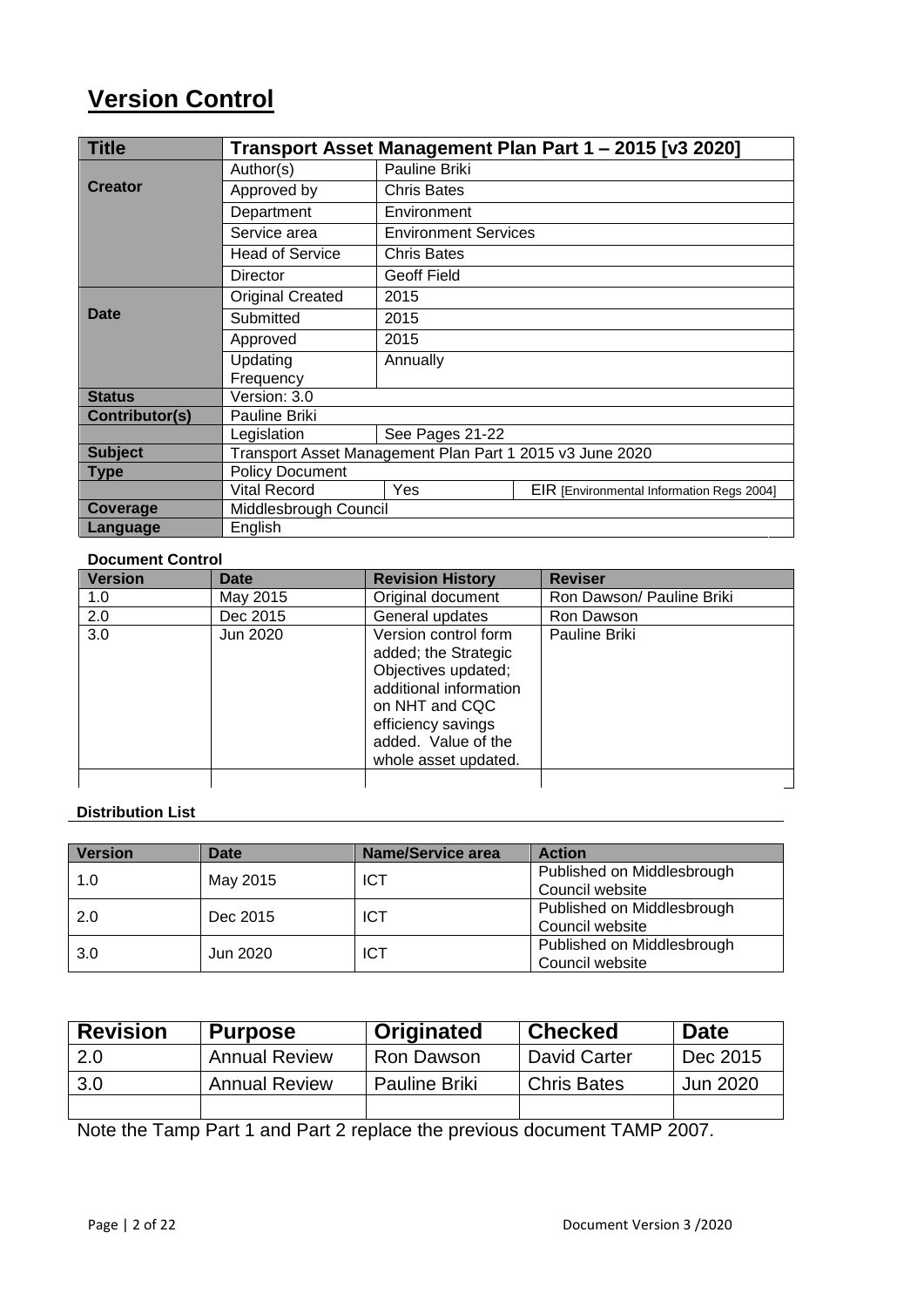## **Middlesbrough Council Transport Asset Management Plan - Part 1 An Introduction to Highway Asset Management**

#### **CONTENTS**

- **1.0 Executive Summary**
- **2.0 Introduction**
- **3.0 Background**
- **4.0 What is Highway Asset Management?**
	- 4.1 What is a highway asset?
	- 4.2 What is the best way to look after highway assets?
	- 4.3 What does the Council want to achieve?
	- 4.4 Asset Management Associated documents

## **5.0 The Asset Management Approach**

- 5.1 What assets do we own and how much are they worth?
- 5.2 What do we want our highways to be like? 'Levels of Service'
- 5.3 How should we look after our assets and what do they cost to maintain?
- 5.4 What can we currently achieve?
- 5.5 How can we measure how well we are doing?
- 5.6 What will happen if we do not maintain our highway assets?

## **6.0 Summary and Action Plan**

- 6.1 What do we need to be doing?
- 6.2 How are we going to do it?

## **7.0 Glossary of Terms, Abbreviations & Bibliography**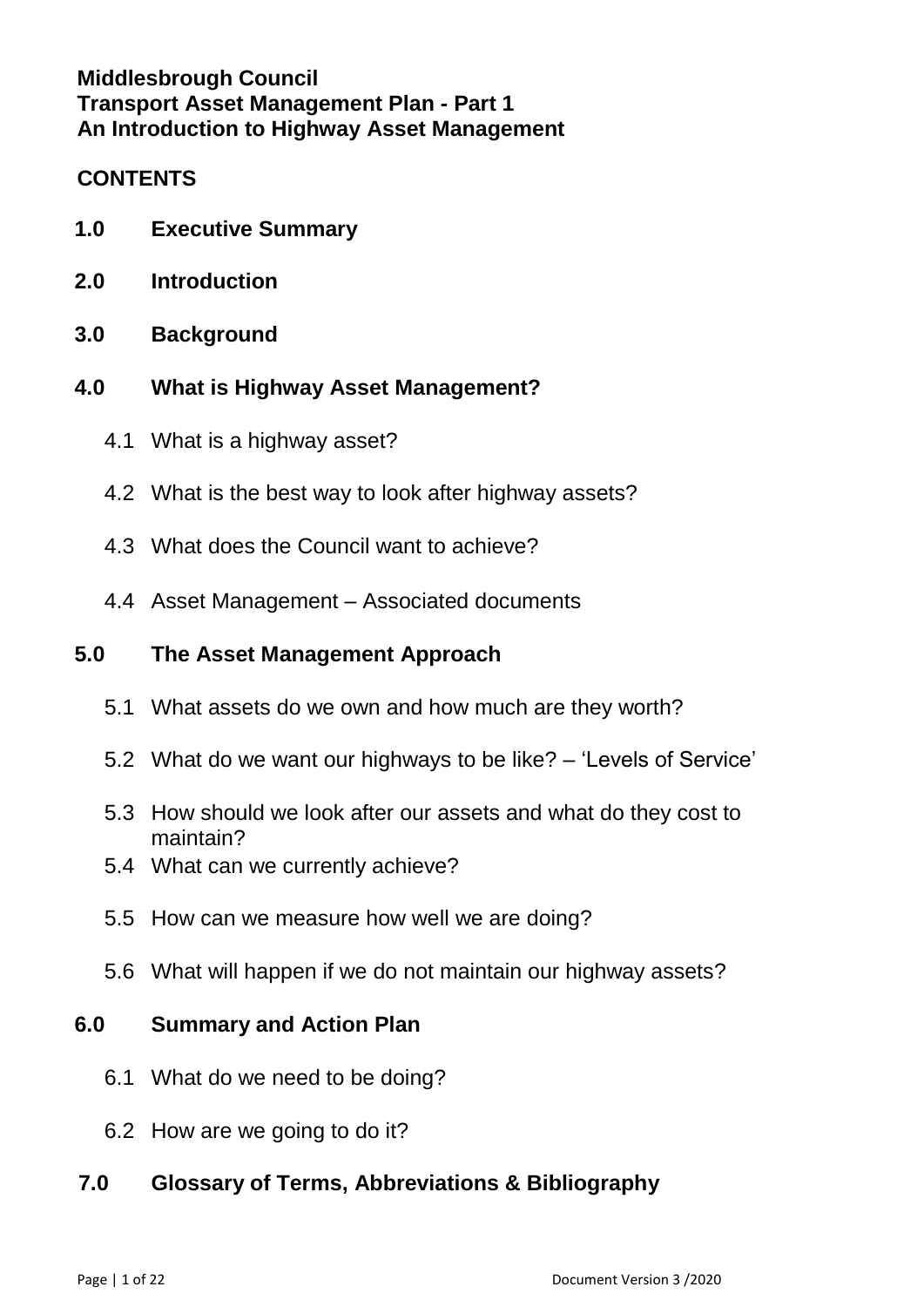## **1.0 EXECUTIVE SUMMARY**

The Middlesbrough Transport Asset Management Plan (TAMP) is the framework for an integrated asset management approach to the Council's transport assets. The County Surveyors' Society (CSS) document "Framework for Highway Asset Management" provides the following definition of the process as applied to transport networks:

*"Asset management is a strategic approach that identifies the optimal allocation of resources for the management, operation, preservation, and enhancement of the highway infrastructure to meet the needs of current and future customers."*

This Transport Asset Management Plan is a strategic document that is intended to develop and improve the way that the highway management and maintenance functions are carried out within the Borough. It allows the authority to take a longer-term approach to highway management, and allows for the optimal allocation of resources based on 'whole life costing' and customer expectations.

For the purposes of this document the highway infrastructure assets have been broken down into a number of relevant groupings:-

Roads - Footways - Cycleways - Structures, e.g. bridges and viaducts - Drainage - Street lighting - Traffic signals and telematics - Public Rights of Way - Barriers and safety fencing - Road markings - Verges, planted areas, hedges and trees - Street furniture e.g. benches and road signs.

The Council proposes to continue to develop this plan. This will enable systems to be established to manage all transportation assets, linking to wider ranging transport modes, and regional transport strategies.

The plan necessarily involves the active participation of all the key stakeholders within the borough of Middlesbrough. The list key stakeholders and strategic policy making group are shown in our TAMP Part 2. Consultation on policy documents is accessible to all staff, management, council members, other interested bodies and perhaps most importantly the people of Middlesbrough.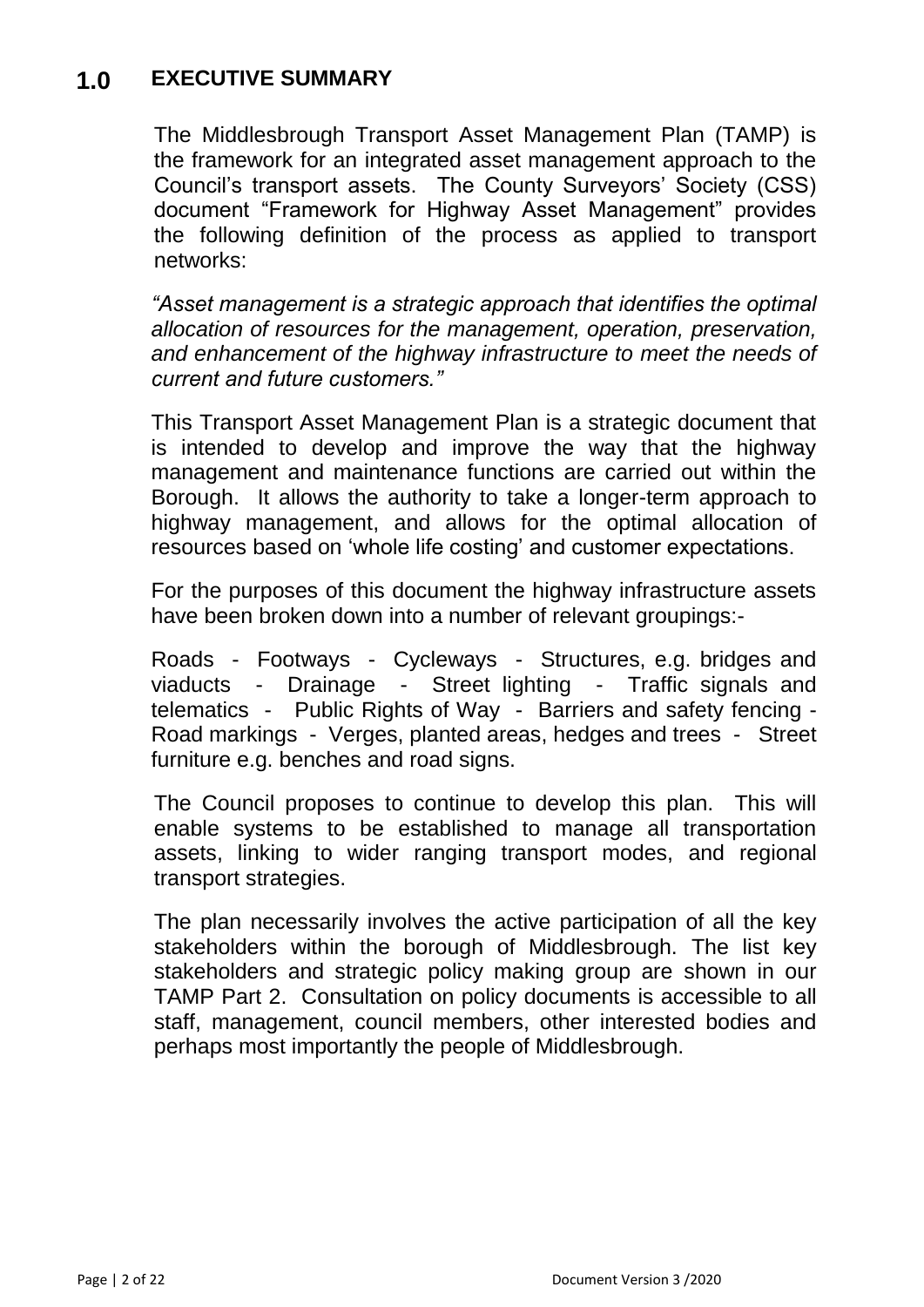## **2.0 INTRODUCTION**

Highway asset management has become increasingly important due to the introduction of austerity measures and the financial challenges faced by both central and local government.

Central government has supported highway asset management development as the best approach to arresting the decline in the condition of our public highways. Guidance has been provided through the following documents;

- The Code of Practice for Highway Maintenance 'Well Maintained Highways'
- The CIPFA Code for Transport Infrastructure Assets
- The Audit Commission report Going the Distance
- The Potholes Review, Prevention and a Better Cure
- The Highway Maintenance Efficiency Programme (HMEP)

The above documents highlight the importance of good highway asset management and have been produced to help Local Authorities establish 'best value' highway maintenance practices. Middlesbrough Council embraced this approach and produced its initial Transport Asset Management Plan (TAMP) in 2007.

As demands for more efficient approaches to infrastructure maintenance increase, and greater focus is being given to asset management, Middlesbrough Council has undertaken a review of the TAMP document.

"An Introduction to Highway Asset Management" is Part 1 of the Councils reviewed Transport Asset Management Plan. It explains in simple terms, the processes of highway asset management, and what the Council hopes to achieve from the latest guidance on long term planning.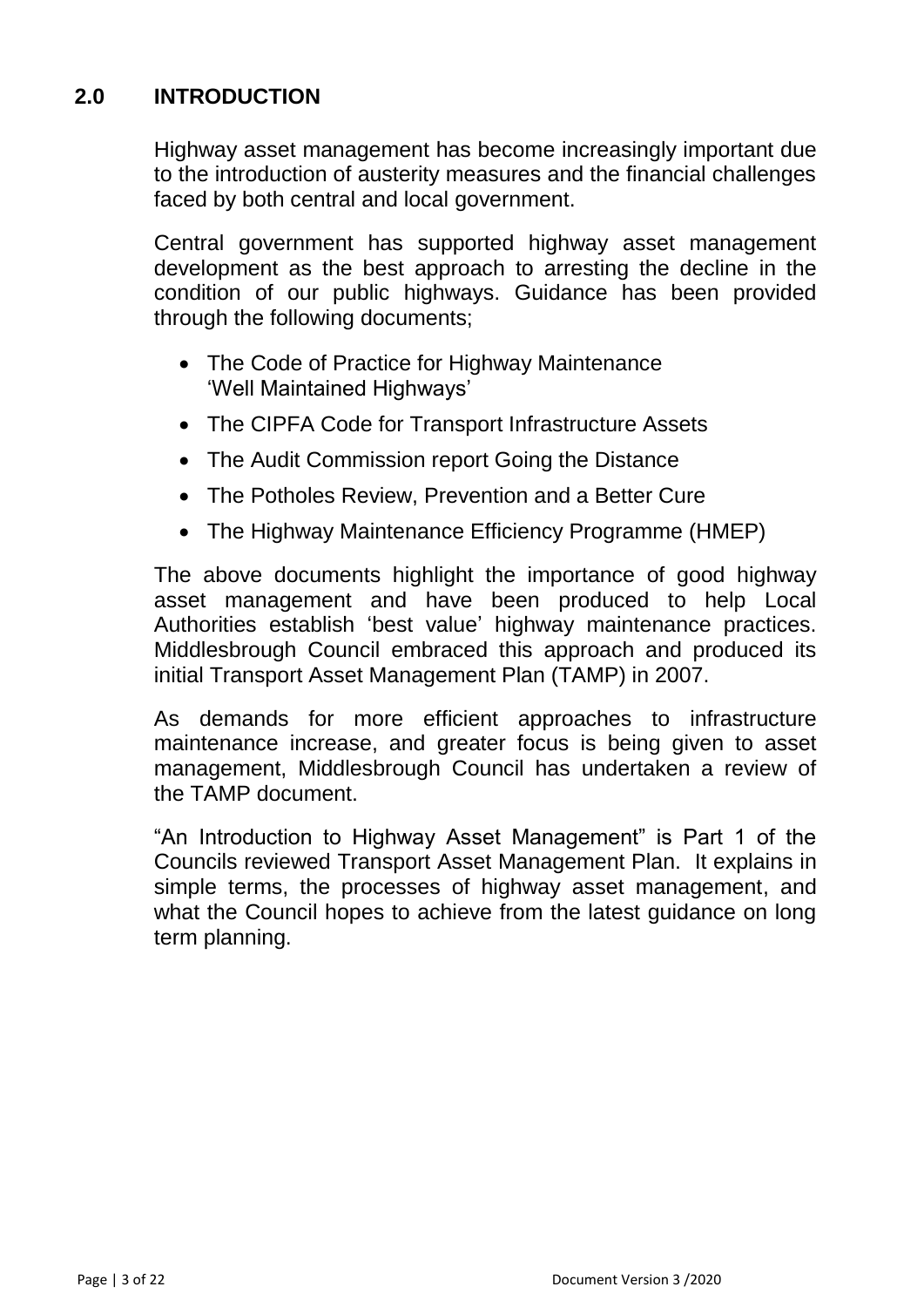## **3.0 BACKGROUND**

Key drivers and policies used in our asset management approach for transport networks, and developing our TAMP include:

## **Middlesbrough Council Local Transport Plan (LTP)**

National guidance required that the LTP included the development of highway asset management, and that progress reports outlining how the TAMP was progressing. This report, along with its recommendations, was considered and endorsed by the Executive Member for Transport at the meeting held on 14 November 2007. This Plan details how the TAMP will inform the Council of the outcomes achievable through various approaches and levels of funding.

#### **Middlesbrough Council Strategic Plan 2020-2023**

The strategic plan sets out clearly how the Mayor's agenda will be supported and delivered over the coming three years, and the priorities are reflected in the Transport Asset Management Plan Part 1 and 2

#### **Middlesbrough Council Integrated Transport Strategy 2018-2028**

The Integrated Transport Strategy aims to deliver a fully integrated transport network, which not only provides ease of access within the authority boundary, but also provides a gateway to the rest of the Tees alley; brining centres closer together.

**CIPFA –** Code for Transport Infrastructure Assets

Provides advice on how Asset Management must be implemented to meet the requirements of the Whole of Government Accounts.

**Audit Commission report –** Going the Distance

Guides on adopting the principles of Asset Management when making investment decisions.

**Potholes Review** - Prevention and a Better Cure

Recommends a consistent approach to Asset Management, using a more preventative approach and long term maintenance planning.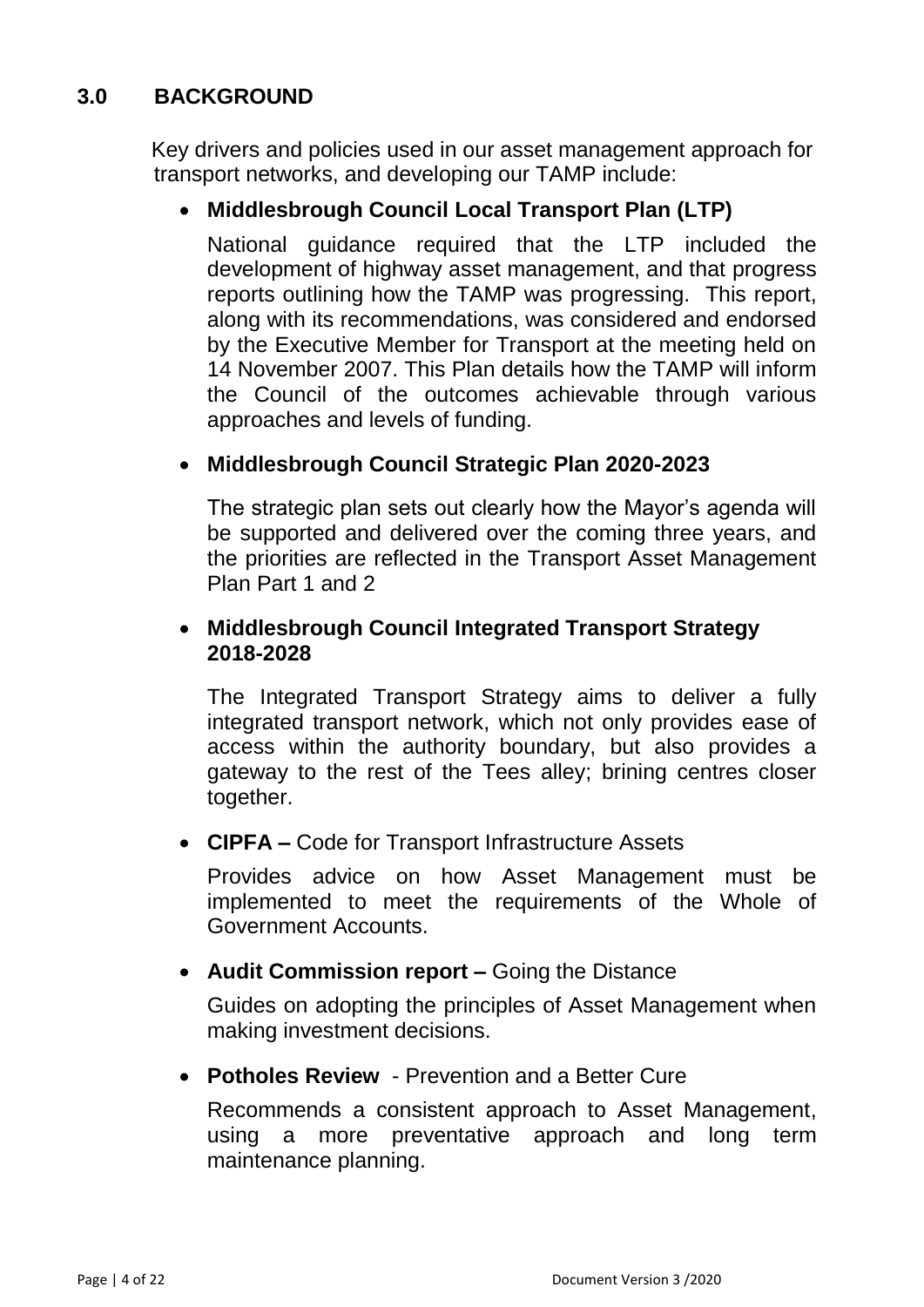## **The Prudential Code**

It is a requirement that the Prudential Code should support local strategic planning, local asset management planning, and proper option appraisal.

#### **Whole of Government Accounts and Asset Valuation**

The introduction of 'Whole of Government Accounts' has placed an onus upon local authorities to value their Transport Infrastructure assets. The CSS has produced the "Guidance Document for Highway Infrastructure Valuation" to help drive this process. Asset management helps Middlesbrough Council to produce the key inputs that enable valuations to be determined in accordance with this guidance.

The TAMP will increasingly guide the Council's investment to ensure effective targeting of budgets, and maximise the outcomes.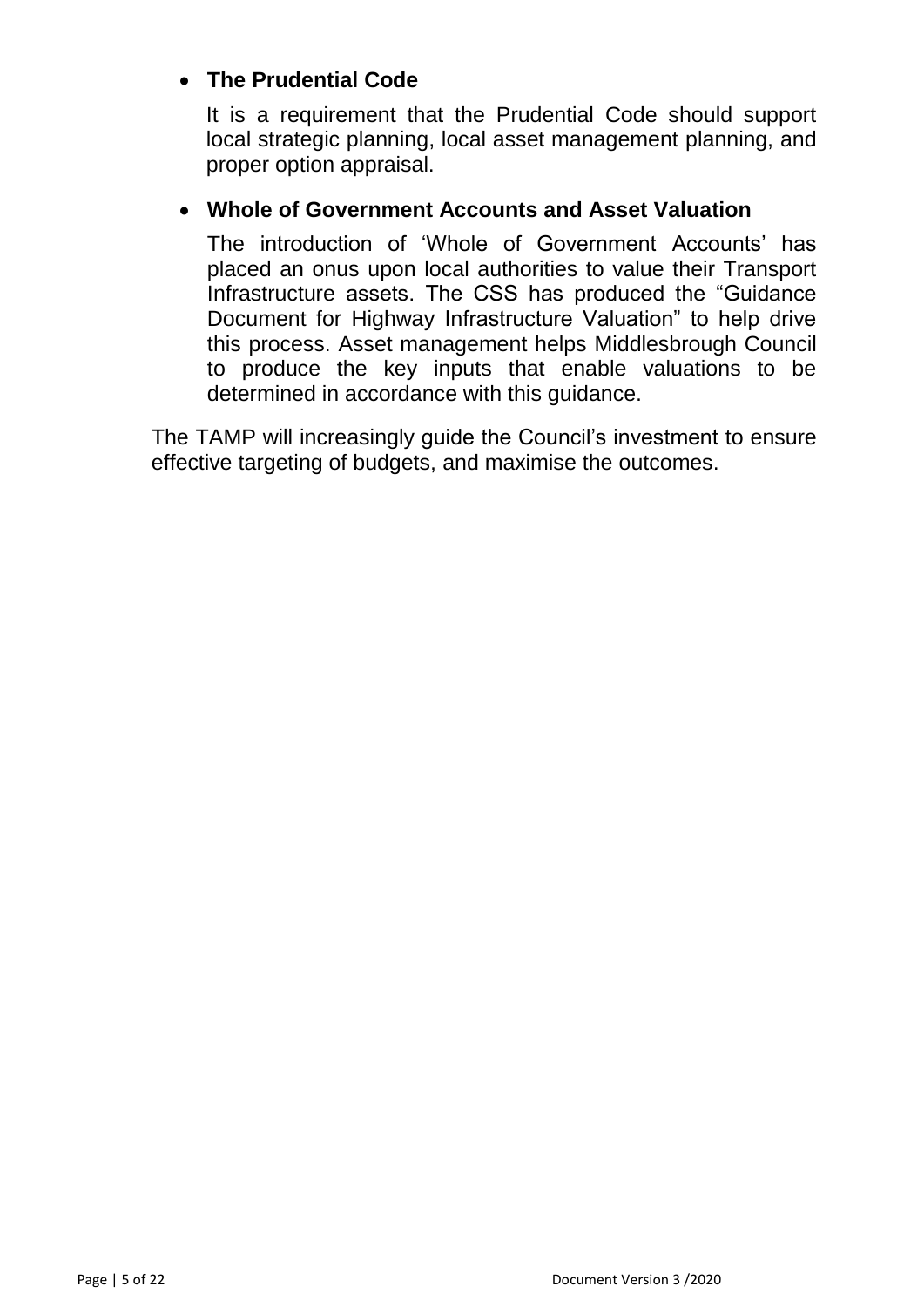## **4.0 WHAT IS HIGHWAY ASSET MANAGEMENT?**

#### **4.1 What is a highway asset?**

Highway assets consist of our roads, footpaths, bridges, subways, street lights, drains and many other items we see and rely on every day. The details of all of these are shown in Part 2.

#### **4.2 What is the best way to look after highway assets?**

Highway Asset Management is the recommended way of managing the Council's highway assets in the most efficient and effective way. Through long term planning, it considers the most cost effective way of using available financial resources, ensuring it achieves the best maintenance outcome.

By influencing maintenance choices, it determines the way we manage the upkeep of our highway network as a whole. We can monitor satisfaction with our customers and other highway users, while ensuring our highway assets are safe to use and contribute towards the Council's key objectives.

Legislation and other guidance documents help us to develop our local Transport Asset Management Plans.

| The Benefits of Using Highway Asset Management are:                                                                                                                                                                                                                                                                                                                                           |
|-----------------------------------------------------------------------------------------------------------------------------------------------------------------------------------------------------------------------------------------------------------------------------------------------------------------------------------------------------------------------------------------------|
| Minimising costs to maximise the use of the highway assets, using life-<br>cycle planning.                                                                                                                                                                                                                                                                                                    |
| Defining what the Council aims to achieve for its assets and the level<br>they will be maintained to.                                                                                                                                                                                                                                                                                         |
| Tracking performance so we know that what we are doing is achieving<br>our aims and objectives.                                                                                                                                                                                                                                                                                               |
| Engaging with our customers and partners to help inform the decisions<br>we take, and improve transparency in our decision making.                                                                                                                                                                                                                                                            |
| Helping to inform the Council what can be achieved with the funding<br>available, and therefore determine the standards it aims to achieve.                                                                                                                                                                                                                                                   |
| Reducing the financial, operational, and legal risks, through prudence<br>and efficient management of our assets.                                                                                                                                                                                                                                                                             |
| Being able to report to Her Majesty's Treasury the data required for<br>Whole of Government Accounting. This indicates the cost to replace<br>our highway assets as new, Gross Replacement Cost (GRC); and how<br>assets have deteriorated throughout their life, the Depreciated<br>Replacement Cost (DRC). Deducting the DRC from the GRC, gives us<br>the cost of our maintenance backlog. |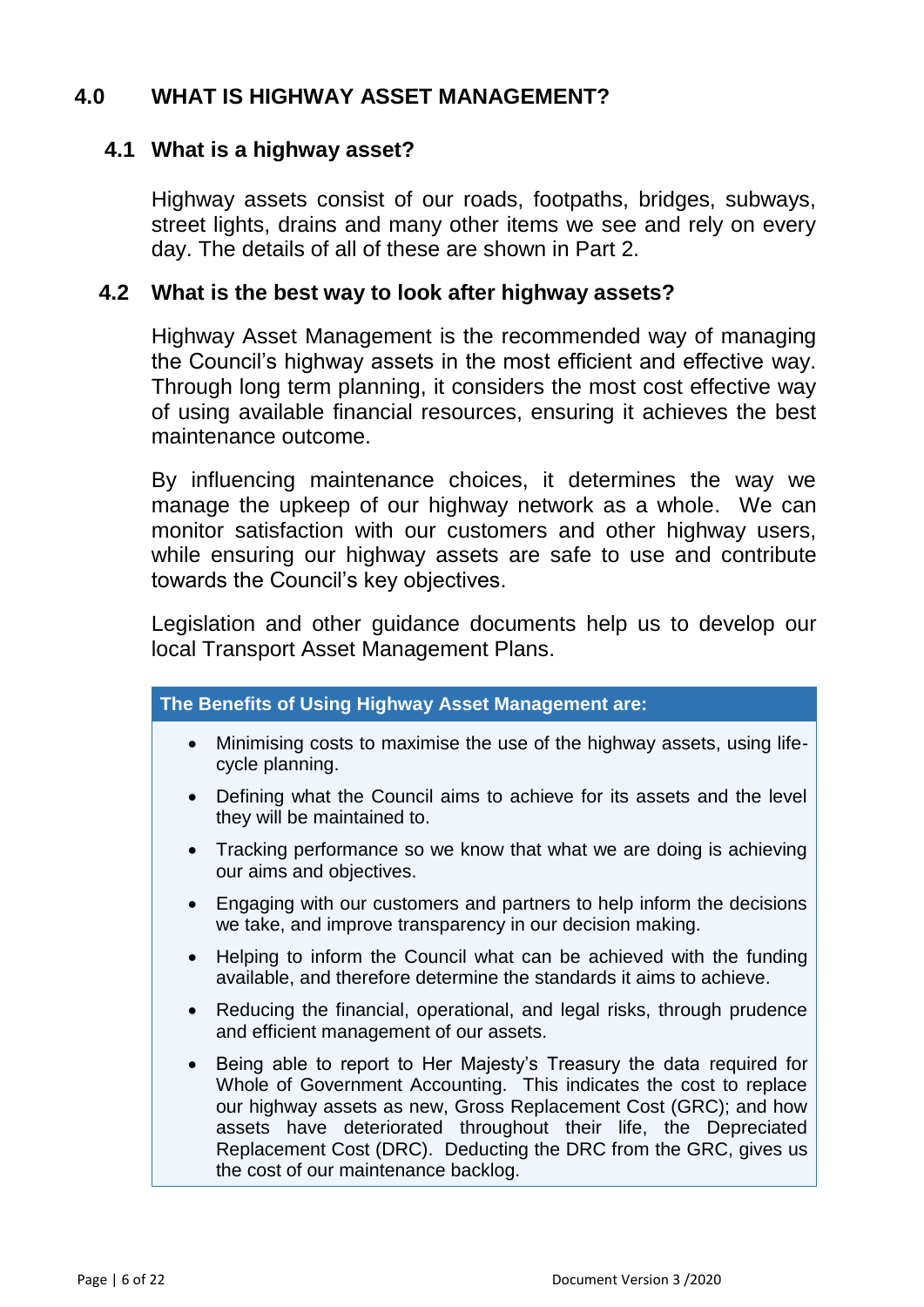#### **4.3 What does the Council want to achieve?**

The highway network assets are, in terms of finance, the most valuable assets that Middlesbrough Council owns; so managing the asset well is a key priority for the authority. Good asset management practices will ensure that these key assets help the town achieve its goals and objectives.



The Elected Mayor, Andy Preston, has identified nine key priorities for Middlesbrough which have been published in the Council's Strategic Plan 2020-23. They centre around three main areas:

- **PEOPLE**
- **PLACE**
- **BUSINESS**

#### STRATEGIC PRIORITIES 2020-23

| People          | • Tackling crime and anti-social<br>behaviour head on<br>Ensuring Middlesbrough has the very<br>best schools<br>Ensuring our town is an absolute<br>leader on environmental issues             |
|-----------------|------------------------------------------------------------------------------------------------------------------------------------------------------------------------------------------------|
| <b>Place</b>    | • Transforming our town centre with<br>new buildings that inspire awe<br>Building more town centre homes -<br>and protecting our green spaces<br>Making Middlesbrough look and feel<br>amazing |
| <b>Business</b> | Winning investment and creating jobs<br>Introducing a new era of Council<br>transparency and openness<br>Creating positive perceptions of our<br>town on a national basis                      |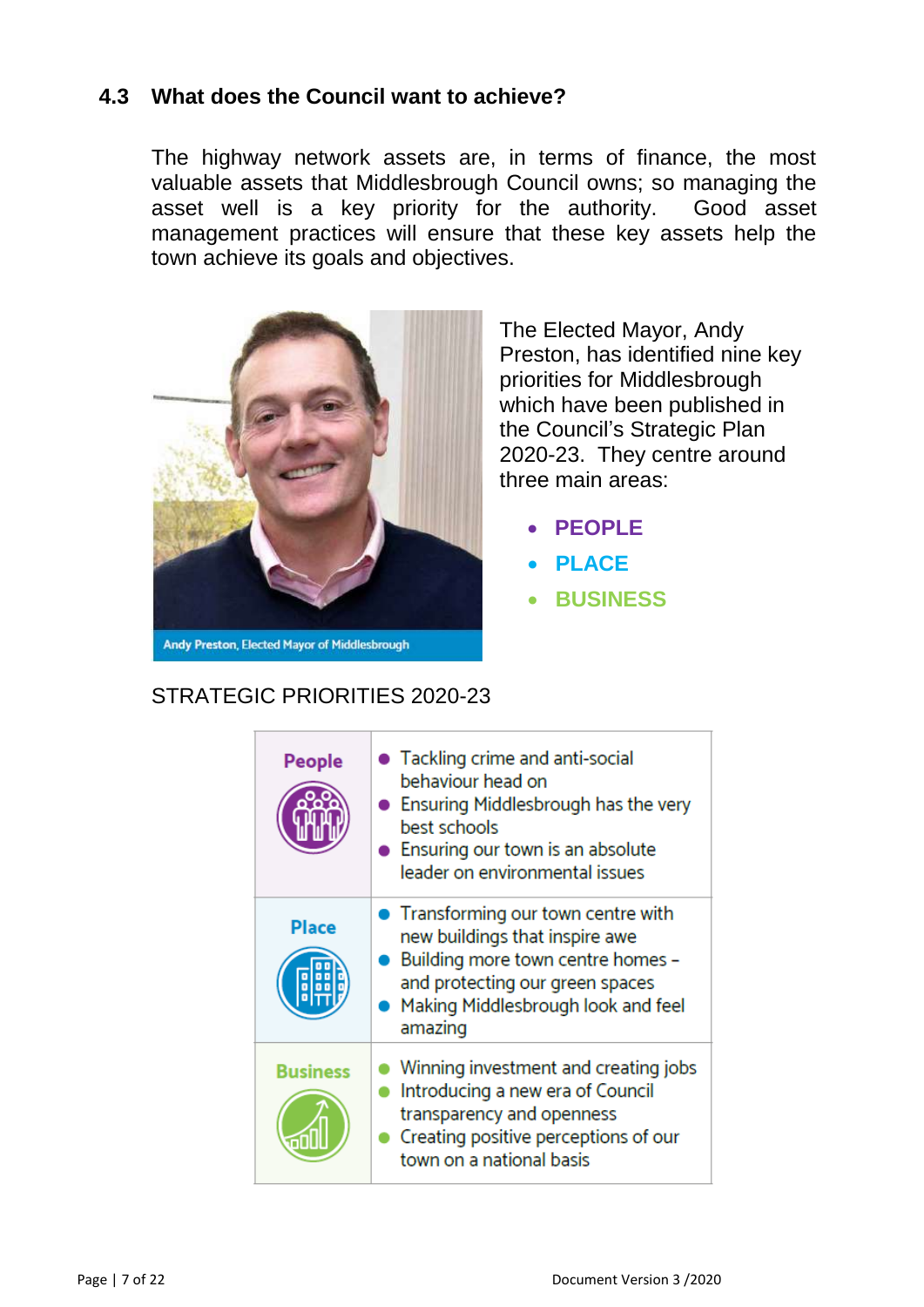The strategic plan sets out clearly how the Mayor's agenda will be supported and delivered over the coming three years, and the priorities are reflected in the Highway Infrastructure Maintenance Plan.

The highway network is fundamental to the economic, social and environmental wellbeing of the community, therefore, the successful management and use of appropriate management systems is essential in delivering and achieving our objectives.

STRATEGIC OBJECTIVES: ENVIRONMENT and COMMERCIAL SERVICES 2020-23

The strategic plan specifies a number of objectives that are specifically deliverable by the Environment and Commercial Services Directorate, namely:



#### **Priority**

We will tackle crime and anti-social behaviour head on, working with our partners to establish a stronger and more visible presence in the town centre and in local communities, tackling the harm caused by drugs and imposing tougher penalties on persistent offenders to ensure local people feel safer.

We will ensure our town is an absolute leader on environmental issues, working with local people to protect and create public and green spaces, and promote sustainable lifestyles.

We will work with local communities to redevelop Middlesbrough's disadvantaged estates, and introduce locality working with our partners, placing services at the heart of communities.



#### **Priority**

We will transform our town centre, tackling crime anti-social behaviour, improving accessibility, developing Centre Square as an iconic Tees Valley office, leisure and residential location, and creating other iconic spaces for digital, media and leisure businesses.

We will make Middlesbrough look and feel amazing, working closely with local communities to make sure that our roads, streets and open spaces are welldesigned, clean and safe, and revitalising unused buildings and heritage assets.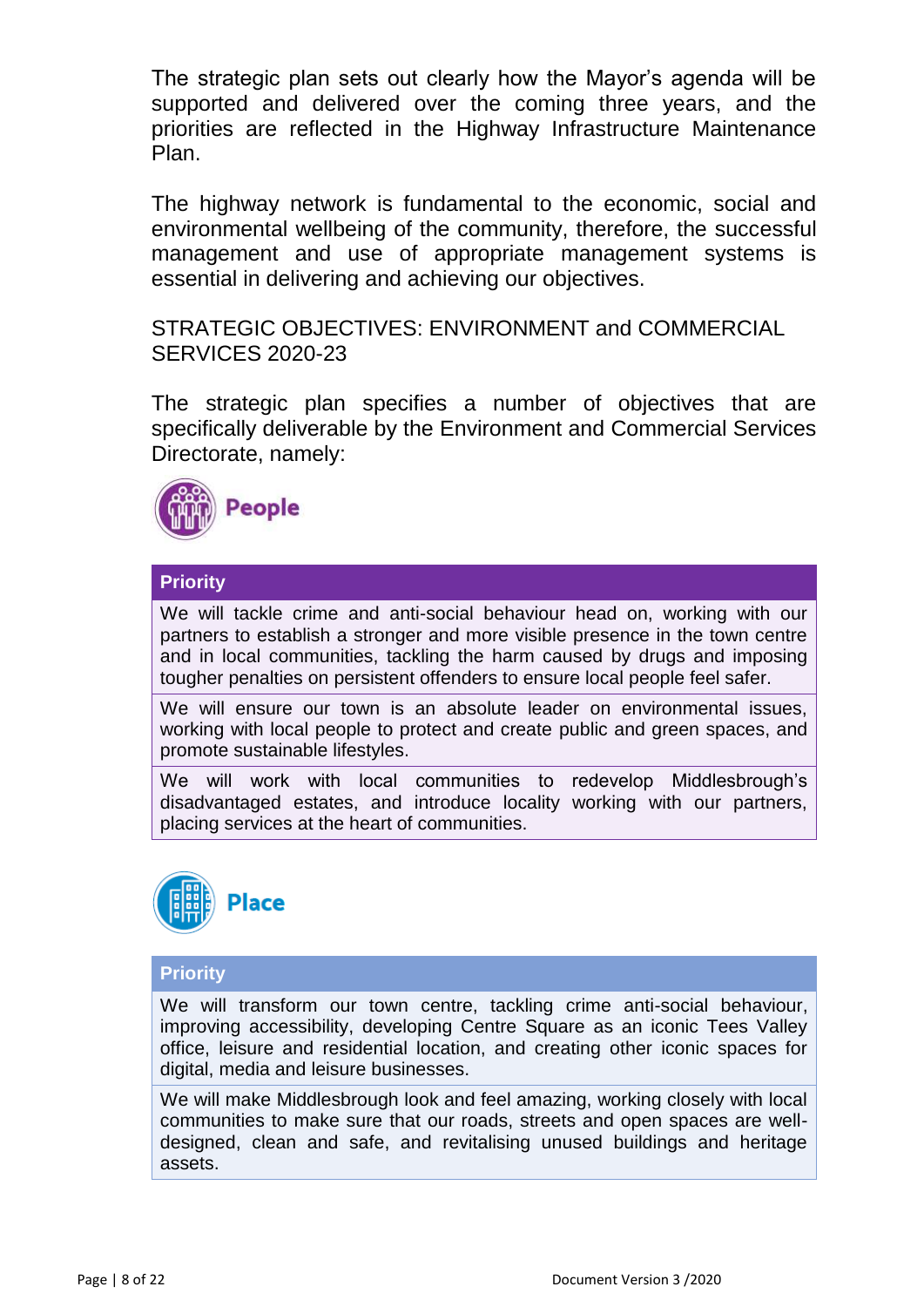

#### **Priority**

We will introduce a new era of Council transparency and openness, giving local communities a real say in the future of the town, and how our services are developed and delivered.

We will develop and deliver balanced budgets every year, protecting front-line services wherever possible, and dealing with the projected shortfall in our budget to 2023 through improved commissioning and procurement, increasing our commerciality, digitising our services and working more closely with local businesses and communities.

We will make sure that our business management practices, including how we manage finance, performance, projects, risks and assets, compare with those of the best-performing councils, and achieve good outcomes for our communities.

#### **4.4 Asset Management – Associated documents**

Other documents the Council use alongside the TAMP are :-

The **Local Transport Plan (LTP);** Middlesbrough Council in its capacity of Highway Authority produced a Local Transport Plan. It reviewed the aims and objectives every five years, with annual progress reports in the years between.

Asset management and the Transport Asset Management Plan were required as an essential part of the LTP development.

The **Highway Network Management Plan;** this is recommended to collate the policies, standards and procedures associated with highway management, by the New Roads and Street Works Act 1991, The Highways Act 1980, and The Traffic Management Act 2004, into one document.

It helps to protect and maintain the integrity and infrastructure of the highway network and to co-ordinate works and activities to reduce the possibility of disruption, delay, and congestion.

The **Highway Maintenance Plan;** this has been developed to conform to the recommendations set out in the "Well Maintained Highways" Code of Practice, 2005.

It is intended to ensure that those responsible for delivering the highway services are aware of the requirements, procedures and processes to achieve both the Council's and Governments key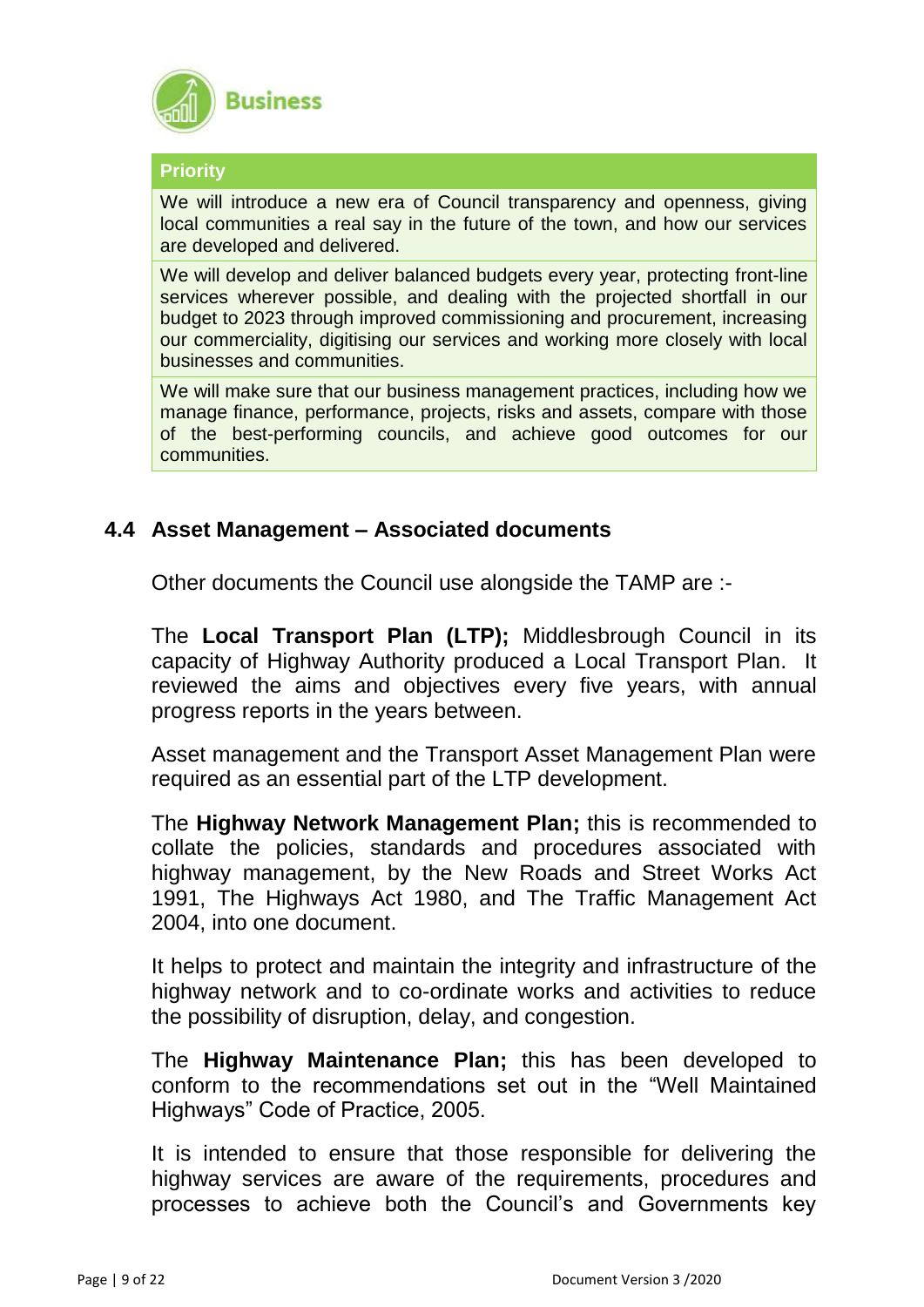objectives in addition to complying with the relevant Legislation.

The **Highway Maintenance Specification;** this has been produced as a guide to maintenance engineers in selecting appropriate materials and treatments to ensure their appropriate use in maintaining and extending the life expectancy of footways, carriageways, and other infrastructure.

It is a 'live' document which will be updated as technology and new products are developed and new information becomes available.

The **Highway Safety Inspection Manual;** this has been produced to ensure the Council complies with its duty to maintain the highway, as outlined in the Highways Act 1980.

Its primary aim is to provide assistance to those officers undertaking highway safety inspections, so that they may carry out their duties in a systematic and consistent manner, following clear and easily understood criteria. This includes network safety, serviceability, and sustainability, along with timely planned safety inspections and condition surveys.

The **Highway Infrastructure Maintenance Plan 2018;** this has been developed to conform to the recommendations set out in the Code of Practice Well-managed Highway Infrastructure, published in October 2016 and founded on the key principles of Best Value and Risk Assessment.

The above documents, used together with the Transport Asset Management Plan, are essential for delivery of best value highway maintenance services.

They are available for inspection on the Councils web site for further information visit: [www.middlesbrough.gov.uk](http://www.middlesbrough.gov.uk/)

## **5.0 THE ASSET MANAGEMENT APPROACH**

#### **5.1 What assets have we got and how much are they worth?**

The highway network is made up of a number of elements that we have placed into the following groupings :-

Roads, Footways, Cycleways, Structures e.g. Bridges & Viaducts, Drainage, Street lighting, Traffic Signals & Telematics, Public Rights of Way, Barriers and Safety Fencing, Road Markings, Verges, Planted Areas, Hedges & Trees, Street furniture e.g. Benches & Road Signs.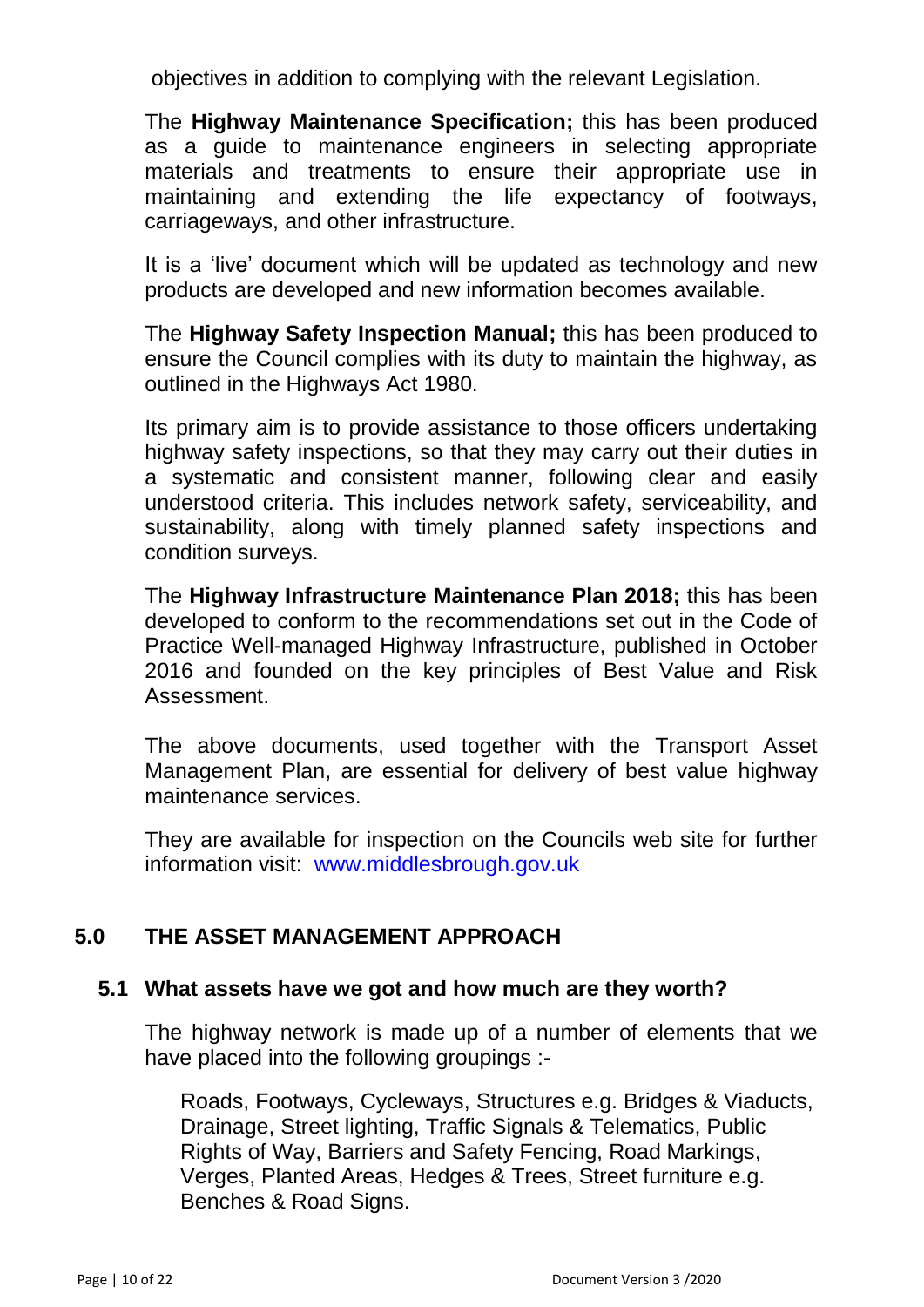Part 2 of the TAMP document details a full list of the Councils highway infrastructure assets, together with their quantities and specific values.

The highway infrastructure assets are the most valuable assets in the Council's ownership with a Gross Replacement Cost (GRC), of over £1.3 billion (excluding land value).

*[figure derived from the Whole of Government Accounts Certificate 2019 return]*

#### **5.2 What do we want our highways be like? – 'Levels of Service'**

When we consider what we want our highway standards to be, we refer to 'Levels of Service'. This means that we can set levels of service that are affordable to the Council, while still meeting its strategic objectives and outcomes.

The levels of service are generally split into four defined areas:-

| <b>Statutory</b> | This is what is required by law                                                                                        |
|------------------|------------------------------------------------------------------------------------------------------------------------|
| Existing         | This is what the Council currently provides                                                                            |
| <b>Desired</b>   | This is what is requested and desired by residents, other<br>service users and political ideals                        |
| <b>Optimum</b>   | This is the level of service that represents the best engineering<br>practices, resulting in the greatest cost benefit |

#### **5.2.1 Statutory Service Level;**

The main legislation is the Highways Act, 1980, which can be viewed at: <http://www.legislation.gov.uk/ukpga/1980/66>

Highway authorities have a general duty of care to highway users and the community, to maintain the highway in a condition fit for its purpose.

Current Legislation provides Highway Authorities with duties and powers:

| <b>Duties</b> | These are tasks the authority must carry out by law.                      |
|---------------|---------------------------------------------------------------------------|
| <b>Powers</b> | These are tasks the authority may exercise by law if it so<br>determines. |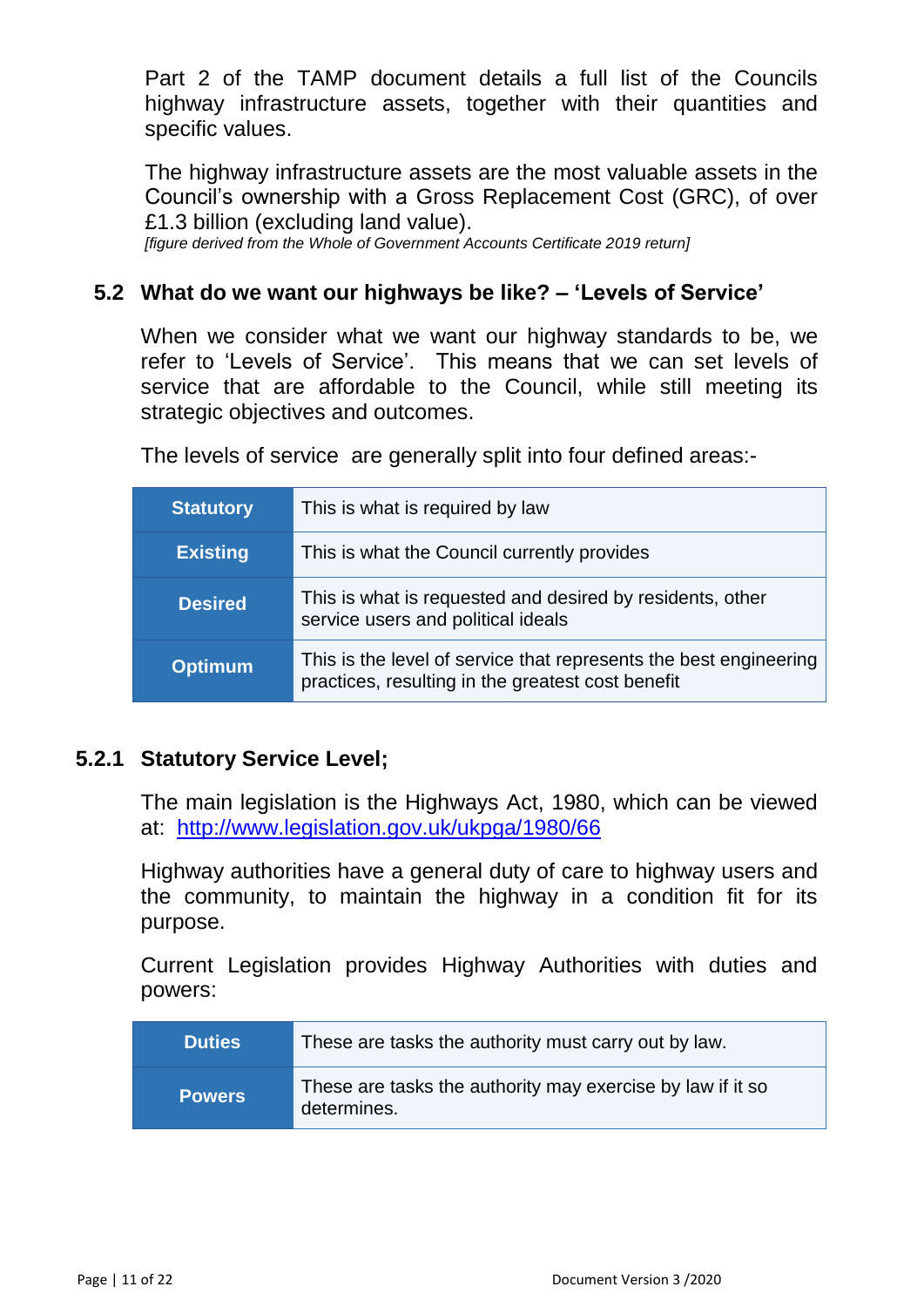These considerations directly affect the levels of service. A 'statutory' service, is the minimum level of service that must be provided by the Council. However, in times of austerity, this may leave very little resource to meet customer expectations, (Desired level of service).

Further information on 'Levels of Service' the Council provides are fully detailed in Part 2 of the TAMP.

## **5.2.2 Existing Service Level;**

The 'existing' level of service is what the Council currently provides, with the level of funding for maintenance maintained at a static level. This is good if funding is of a sufficient level to maintain the assets in a steady state. However, it can be problematic if the condition of the infrastructure is deteriorating at a faster rate than the available funding can repair it.

#### **5.2.3 Desired Service Level ;**

The 'desired' level of service is one based on customer and political aspirations. This may be desired by residents, other service users, and political ideals. Although this would provide residents, service users, and political parties with the levels of service they wish for, it may not be affordable. In addition, if requests received do not provide the best solution for a highway asset, then we would not be achieving the Council's objectives, and those required by the TAMP guidance.

#### **5.2.4 Optimum Service Level;**

The 'optimum' level of service assesses constraints, cost benefits, as well as the desired service levels. This then results in an economically affordable 'Optimum Level of Service', determined through life cycle planning and whole life costing processes. It looks at maximising the life cycle of each individual highway asset at the minimum cost. Valuing its new condition, it then produces the best value treatment plans to extend the life of the asset at the most economical cost, through to the end of its economic life.(see diagram in 5.3

This processes of Life Cycle Planning and Whole Government Accounting are considered as best Asset Management Practice

#### **5.3 How should we look after our assets and what do they cost to maintain?**

The best approach to looking after our assets is to use life cycle planning. This has also enabled us to provide accurate 'Whole of Government Accounts' reports to central government.

As mentioned in 5.2 above, 'Optimum levels of service' and Life Cycle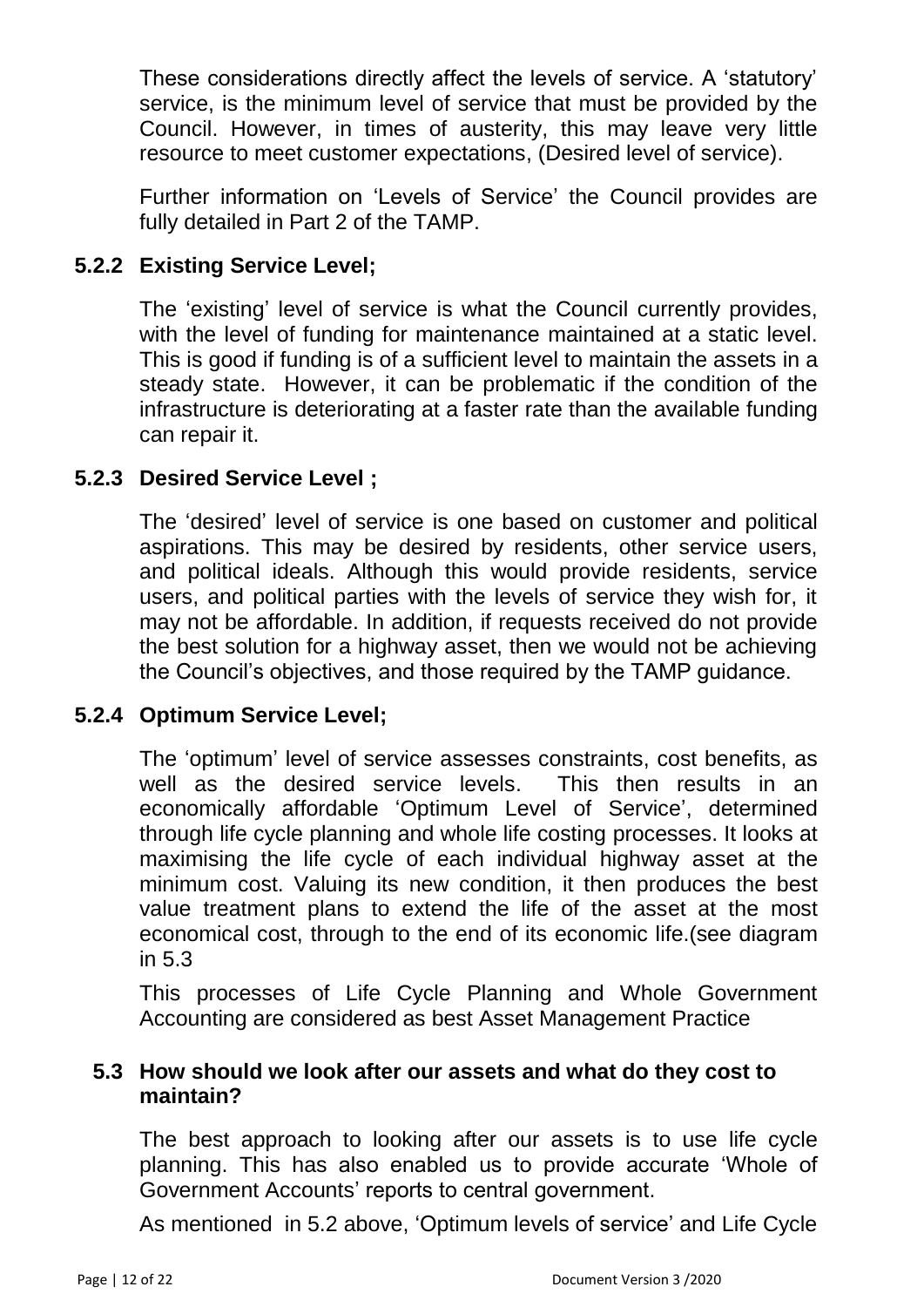Planning can provide an effective way of managing highway assets, as shown below;

Diagram: A typical asset without a life plan



The above diagrams are simplified ways of looking at how life plans work. Carrying out economic treatments to the asset before they deteriorate to an end of life state, extending the life of that asset before it requires replacement.

There are full detailed life plans for all of the Councils highway assets available in Part 2 of the TAMP.

#### **5.4 What can we currently achieve?**

Providing only a 'statutory' or 'existing' level of service will not achieve the Town's objectives. There would be deterioration over the time the level of service was provided. We need to aim for the 'Optimum level of service' using Life Cycle Planning, in order to deliver the Council's strategic aims.

Middlesbrough Council is committed to improving its highway infrastructure to help achieve its current objectives and strategic aims so that Middlesbrough can support the Mayors vision around people, place, and business. This will be achieved through providing Optimum Levels of Service.

The proposals to achieve this are detailed in Part 2 of the TAMP.

#### **5.5 How can we measure how well we are doing?**

The Council Takes Part in the National Highways & Transport (NHT) public satisfaction survey and the Environment service is a member of a regional and national CQC Efficiency Network. These enable us to understand levels of satisfaction, and where we need to improve. We also use consultation surveys to determine our customers'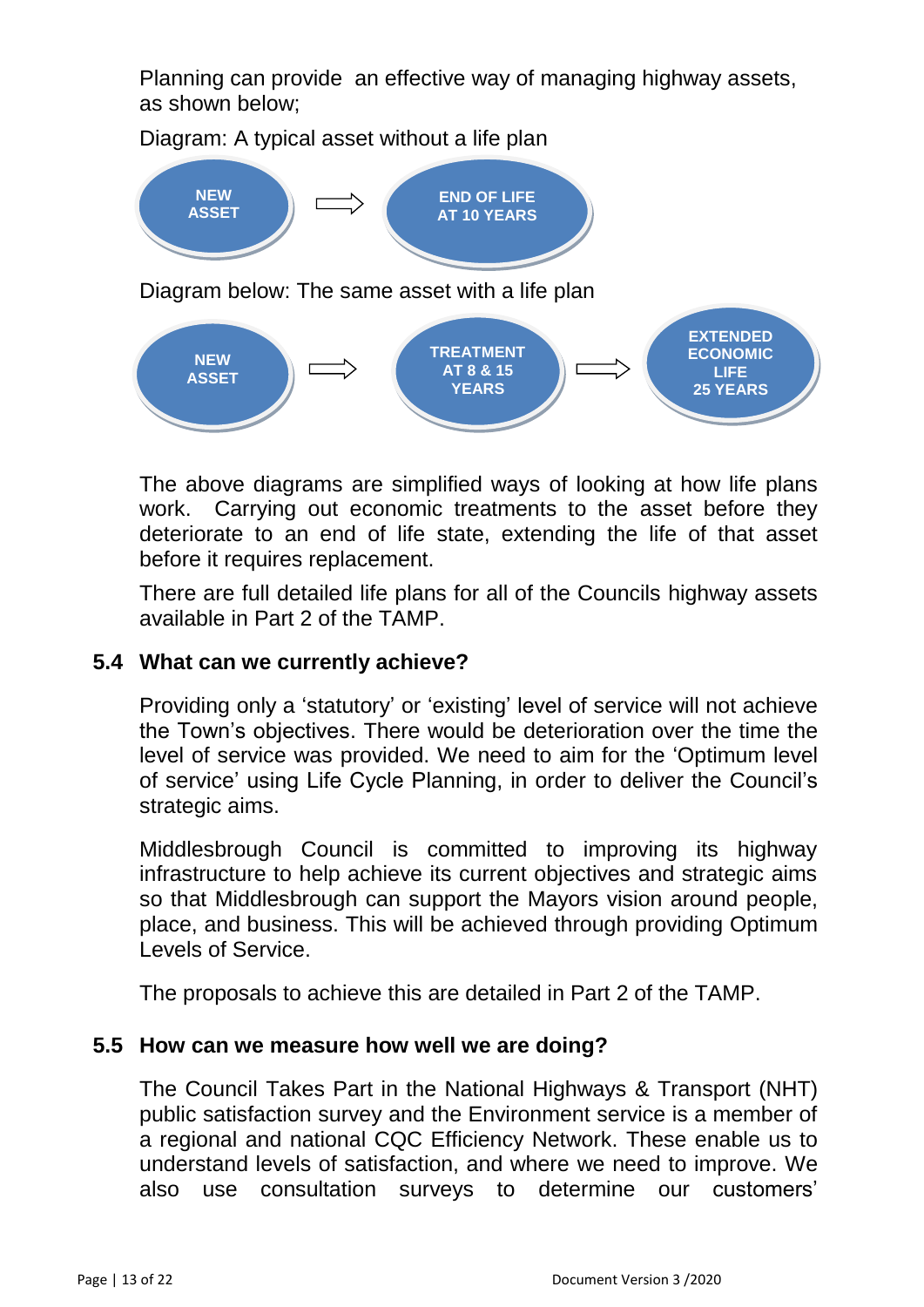expectations.

NHT Public Satisfaction Survey:

The main purpose of the survey is to show how well the people of the town are satisfied with the highway network and services. We are able to compare year on year which areas we have improved upon and which areas we need to work on.

An example of the local survey results for 2019 below show the green areas where the public are more satisfied and the amber areas where they are less satisfied compared to the previous year:





We can use these results to target and improve services where we see a decline in satisfaction.

The analysis also undertakes a national comparison. An example: looking at accessibility - which shows that even though locally we have seen a slight decline in satisfaction, we are actually above average when compared nationally to all the other local authorities. So overall the people of Middlesbrough are happier with accessibility than the national average.

Authorities, including our own, can benchmark against the other towns and cities to see how they achieve good results and make improvements to our own service areas by following their example.

The results of these surveys are available on the Council's web site.

CQC Efficiency Network:

The CQC Efficiency Network benchmarks the cost of carriageway maintenance in local authority areas on a like for like basis. The improvement of each authority is measured, and our efficiency savings are quantified over time. The best performing authorities are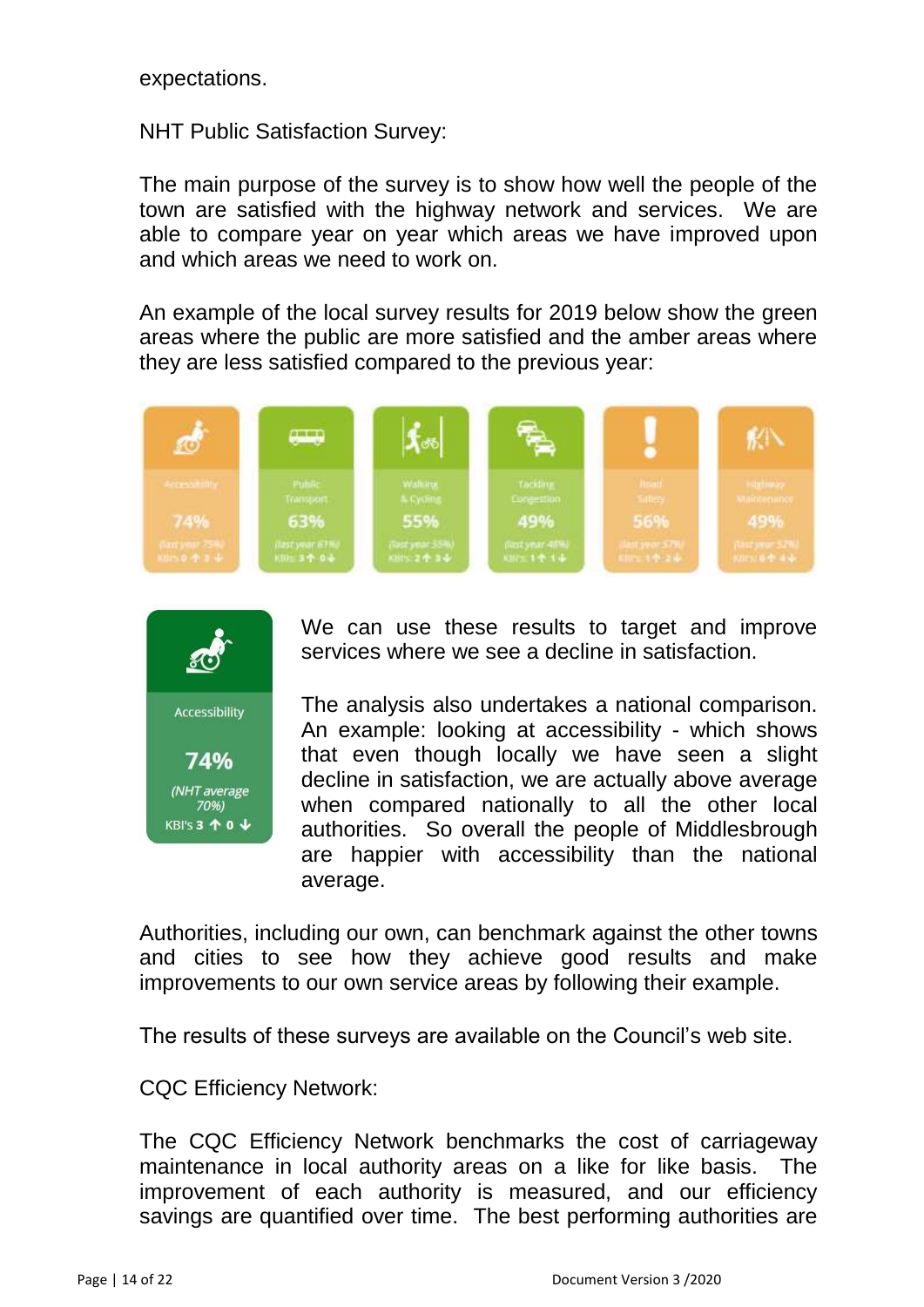identified and encouraged to share their good practice.

The CQC analysis is undertaken by the Institute for Transport Studies at the University of Leeds who are a leading transport research centre worldwide. Their analysis shows that Middlesbrough's cumulative efficiency savings over the last five years on carriageway maintenance is:

> **Cumulative Efficiency Savings (since 2013/14) £449,904**

This represents the total amount of money we have saved by adopting more efficient practices since 2013/14, it is the amount of extra funding our authority would have paid over the period had we not made these efficiency savings.

The CQC Efficiency Savings reports are also available on the Council's website.

#### **5.6 What will happen if we do not maintain our highway assets?**

Failure to effectively manage our highway assets will result in failure to achieve the Mayor's Vision, along with public dissatisfaction and a legacy of very expensive maintenance in the future.

We manage our services through a process of 'Risk Analysis' and 'Risk Management'. The likelihood and consequences arising from any risks are used to inform key decisions on future investment and prioritisation of forward works programmes.

The Council also looks at the differences between 'existing' and 'desired' levels of service. This is compared with the Council's technical and strategic aims and priorities. By studying the differences we are able to determine the funding shortfall. The 'optimum' level of service would take account of all of the above factors, including risk, expectations and resources, that would enable us to achieve the Council's and Customer's main aims and objectives.

Full details of the Risk Management and Gap Analysis are detailed in Part 2 of the TAMP.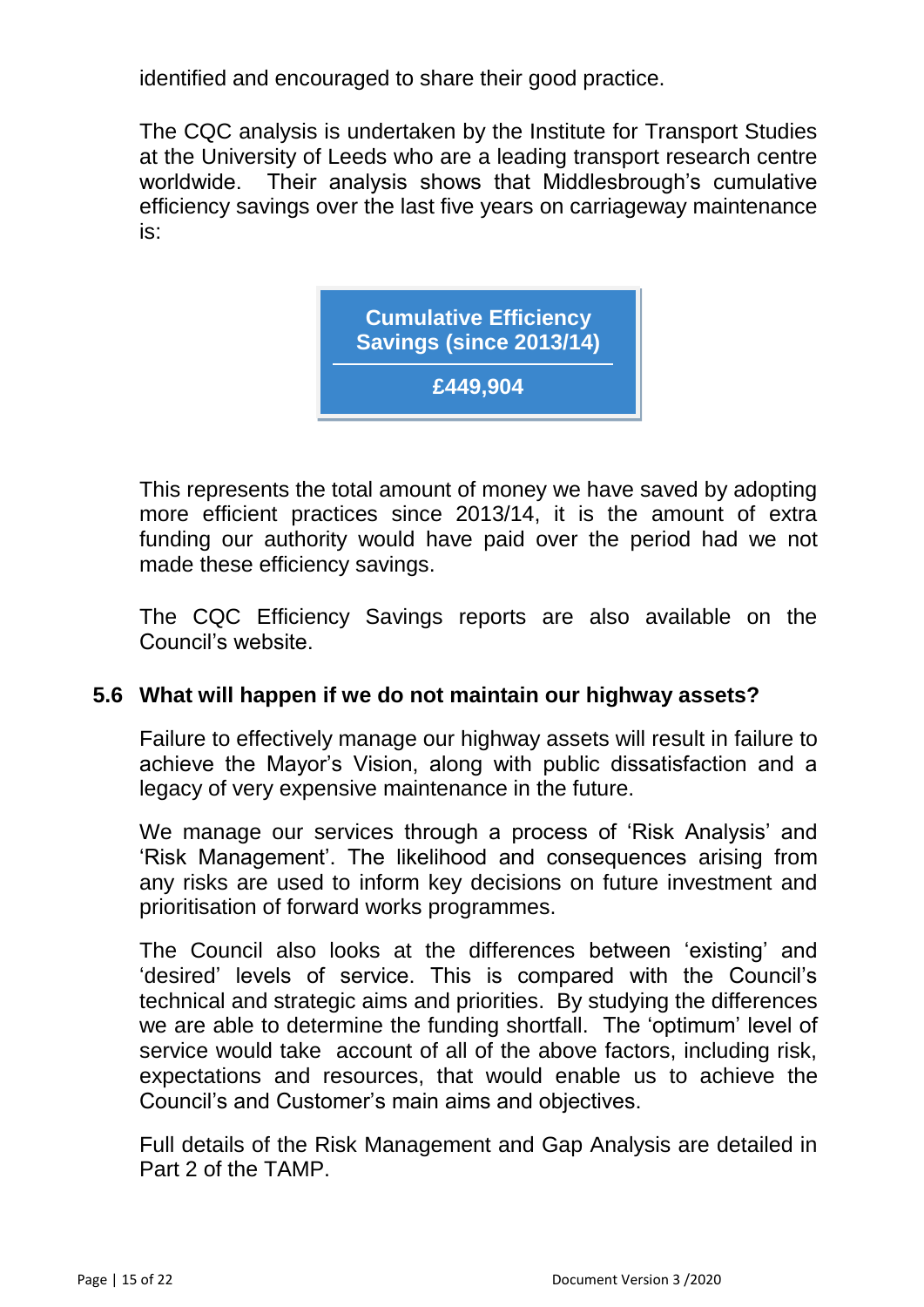# **6.0 SUMMARY & ACTION PLAN**

#### **6.1 What do we need to be doing?**

| Step 1        | Carry out gap analysis between the current guidance and existing<br>policy                                      |
|---------------|-----------------------------------------------------------------------------------------------------------------|
| <b>Step 2</b> | Carry out gap analysis of existing Council practices against<br>preferred practices                             |
| <b>Step 3</b> | This is what is requested and desired by residents, other service<br>users and political ideals                 |
| <b>Step 4</b> | Make the case to secure the necessary investment using Asset<br>Management data and Whole Life Costing approach |
| <b>Step 5</b> | Carry out Actions in the Implementation Plan, working to Life<br><b>Cycle Planning requirements</b>             |
| <b>Step 6</b> | Monitor our performance and review our progress                                                                 |

#### **6.1.1 Gap Analysis Process;**

Gap Analysis is a process where the differences between existing practices are compared to preferred practices.

By studying the differences between them we can see how much additional funding is required, and the actions required to fill the gap. We then see how closing the gap will help achieve the Councils main aims and objectives, lower risks and obtain best value for the service.

Full details of the Gap Analysis are available in Part 2 of the TAMP document.

#### **6.1.2 Making the Case For Asset Management;**

The Council has a number of highway documents as mentioned earlier in section 4.4. These documents help inform the public, senior decision makers, elected members, practitioners and service providers, of the importance of highway asset management. They show how it is relevant to achieving the Councils aims and objectives. They are essential in the development of the asset management case, and generating the necessary support from all our stakeholders and decision makers.

Part 2 of the TAMP details our highway maintenance strategy for managing our highway assets. It shows how it helps achieve the Council's objectives while providing best value for money.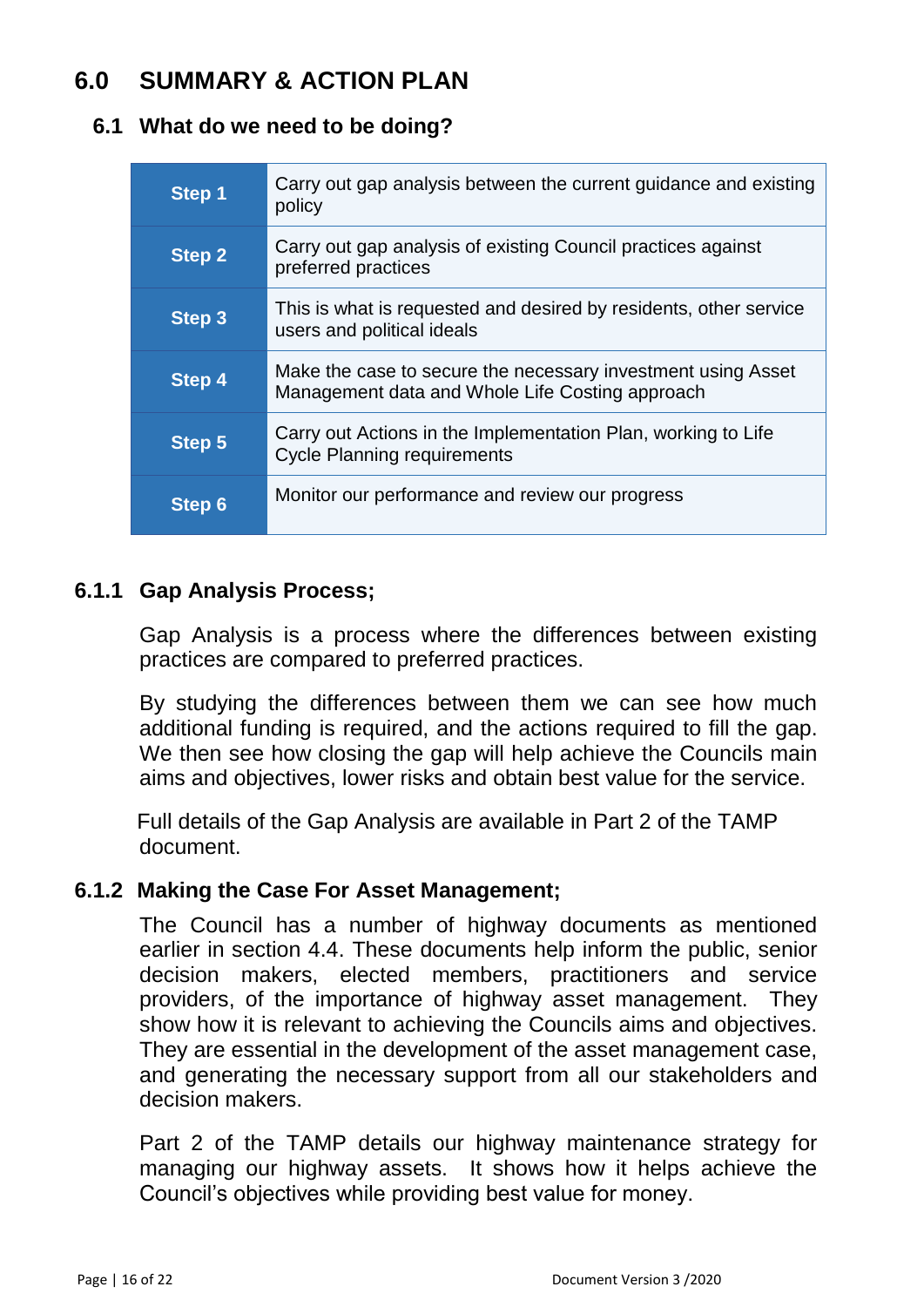#### **6.1.3 Implementation Plan;**

Part 2 of the TAMP also provides detail of the Implementation Plan. Following HMEP guidance, it sets out the actions required to be undertaken to achieve our preferred outcomes.

The Implementation Plan will describe;

- the required actions and who is responsible for undertaking them
- the strategy to ensure the information is communicated to the employees who will undertake the actions
- the programme of works, setting out the order of actions to be undertaken, and the required timescale
- details of the funding required to carry out the actions
- the review process to monitor our progress

#### **6.2 How are we going to do it?**

#### **Action Plan;**

We are committed to undertaking the following:-

- Review Part 2 of the TAMP to ensure it takes into account the most recent and relevant guidance
- Review our 'Asset Management Framework' to ensure it clearly makes the case for implementing Highway Asset Management, and clearly explains the funding required to achieve the wider benefits.
- Engaging with residents and other customers, to analyse their expectations, and report to them details of our performance. Using the NHT surveys and social media, we will publish our achievements and engage with stakeholders.
- Development of performance management through the framework and encourage senior decision makers to demonstrate the necessary leadership and commitment to enable the asset management processes to succeed. We will also ensure that employees have the right training to be competent and understand asset management, and undertake any necessary training where it is not understood. We will monitor our performance and make regular reports on our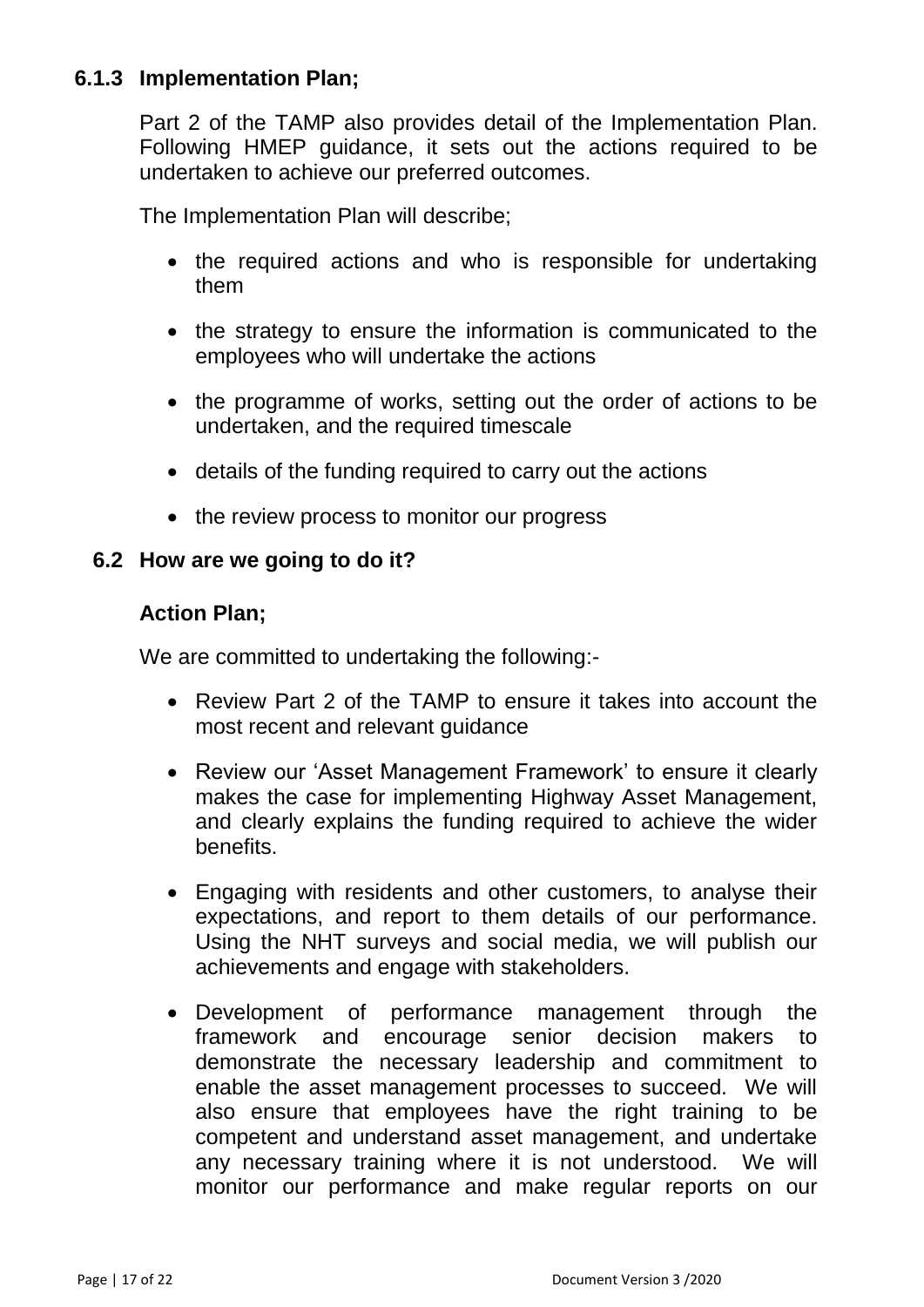progress against objectives.

- Undertake accurate data collection of all the Council's highway assets in order to help develop the 'life cycle planning' and reporting of data to the 'Whole of Government Accounts' process.
- Development of highway works programmes that are supported by best asset management practices, and monitor our progress in reducing our backlog of outstanding maintenance works.
- Carry out the Actions identified in the Implementation Plan.
- Monitor progress, feedback to our stakeholders, review our processes, and ensure we continue to improve and perform in accordance with the most up-to-date asset management practices.

*Produced June 2020*

*Highway Asset Management, Environment Services, Growth and Place Middlesbrough Council, Resolution House, Cargo Fleet Lane, Middlesbrough TS3 8AL [Tel:01642](tel:01642) 245432*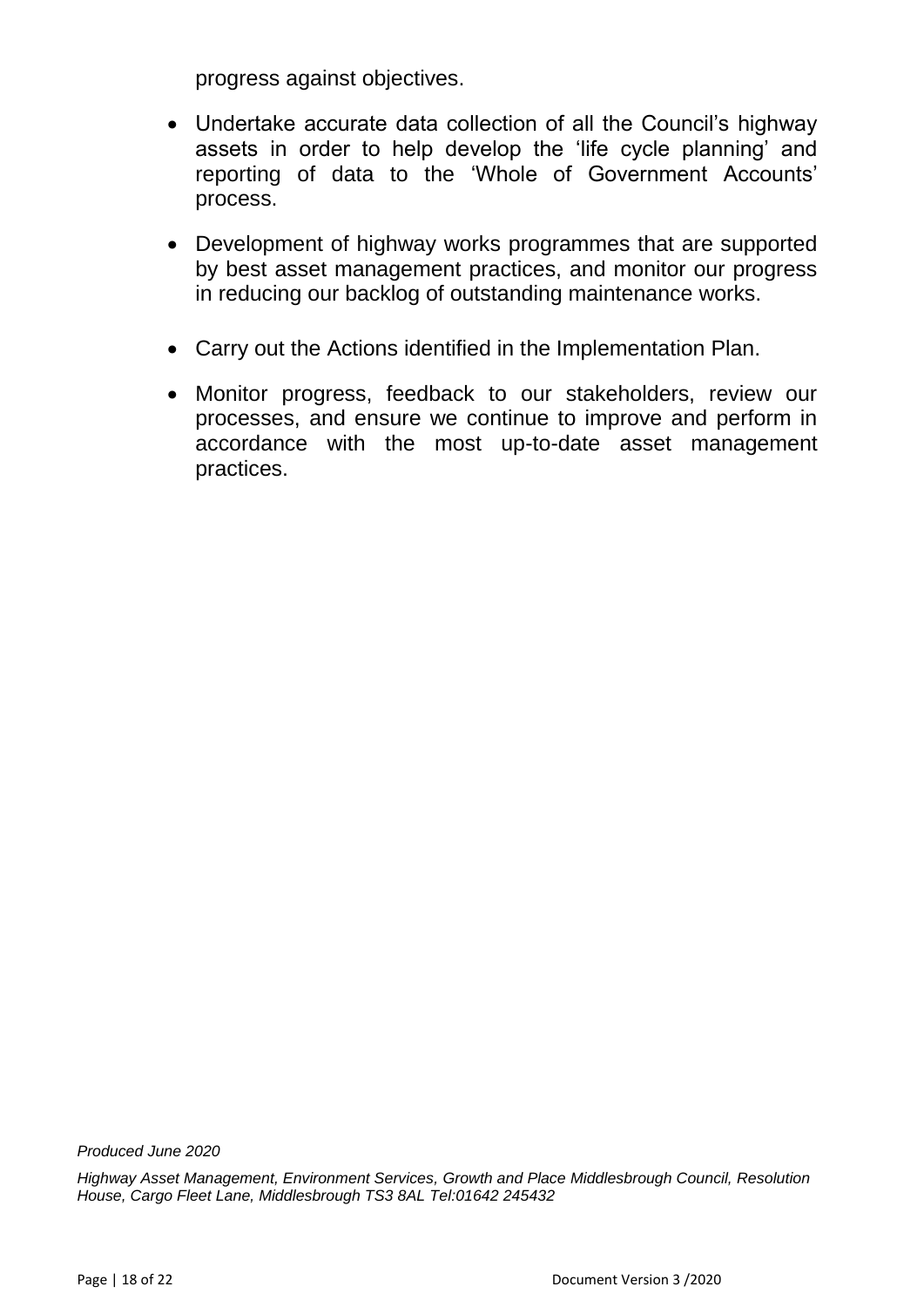## **7.0 GLOSSARY OF TERMS, ABRIEVIATIONS & BIBLIOGRAPHY**

| Asset                                 | An item to which a value can be assigned                                                                                                                                                                                                                                                  |
|---------------------------------------|-------------------------------------------------------------------------------------------------------------------------------------------------------------------------------------------------------------------------------------------------------------------------------------------|
| Asset<br>Management                   | Economic benefits provided by highway maintenance and improving<br>highway performance, value for money through longer-term<br>investment, meeting stakeholder expectations and public satisfaction.                                                                                      |
| Asset<br>Management<br>Policy         | A short and concise document that describes the principles adopted in<br>applying asset management to achieve an authority's strategic<br>objectives.                                                                                                                                     |
| Asset<br>Management<br>Strategy       | A clear and concise high-level document setting out how the highway<br>infrastructure asset management will be delivered in order for an<br>authority to meet its long term corporate goals and objectives.                                                                               |
| Audit<br>Commission                   | The Audit Commission was an independent public corporation that<br>existed between April 1983 and 31 <sup>st</sup> March 2015. Following its<br>closure, it has been replaced by a new local audit framework from 1 <sup>st</sup><br><b>April 2015</b>                                    |
| Barriers and<br>fences                | Structures to guide highway users within a safe place / area                                                                                                                                                                                                                              |
| <b>Business Case</b><br>Context       | Consideration of a problem and the possible impact on local economy,<br>access to services, use of the highway network, value of the highway<br>network, existing service arrangements. Being addressed through<br>asset management and identifying gaps from recognised good<br>practice |
| <b>Business Case</b><br><b>Review</b> | Annual review, achieving the benefits, meeting the levels of service                                                                                                                                                                                                                      |
| <b>CIPFA</b>                          | The Charted Institute of Public Finance & Accountancy                                                                                                                                                                                                                                     |
| Code of<br>Practice                   | A set of rules according to which people in a particular profession are<br>expected to behave                                                                                                                                                                                             |
| Communication<br>Strategy             | How the TAMP will be communicated to stakeholders; primarily the<br>public including the wider community and road users.                                                                                                                                                                  |
| Cycleways                             | Routes specifically designed for use by pedal cycles                                                                                                                                                                                                                                      |
| Data<br>Management<br>Strategy        | The means of the requirements for data and how the requirements<br>may be met over the short term, medium term, and long term. Forms<br>part of the asset management planning process.                                                                                                    |
| Economic<br><b>Drivers</b>            | Available or required funding that determines the direction and<br>processes of change                                                                                                                                                                                                    |
| Executive<br>Summary                  | Brief summary of key issues                                                                                                                                                                                                                                                               |
| <b>Financial Plan</b>                 | The financial plan covers investment requirements for the short,<br>medium and longer term. It ensures support for future budgetary<br>requirements and that funding is appropriately targeted and effectively<br>spent.                                                                  |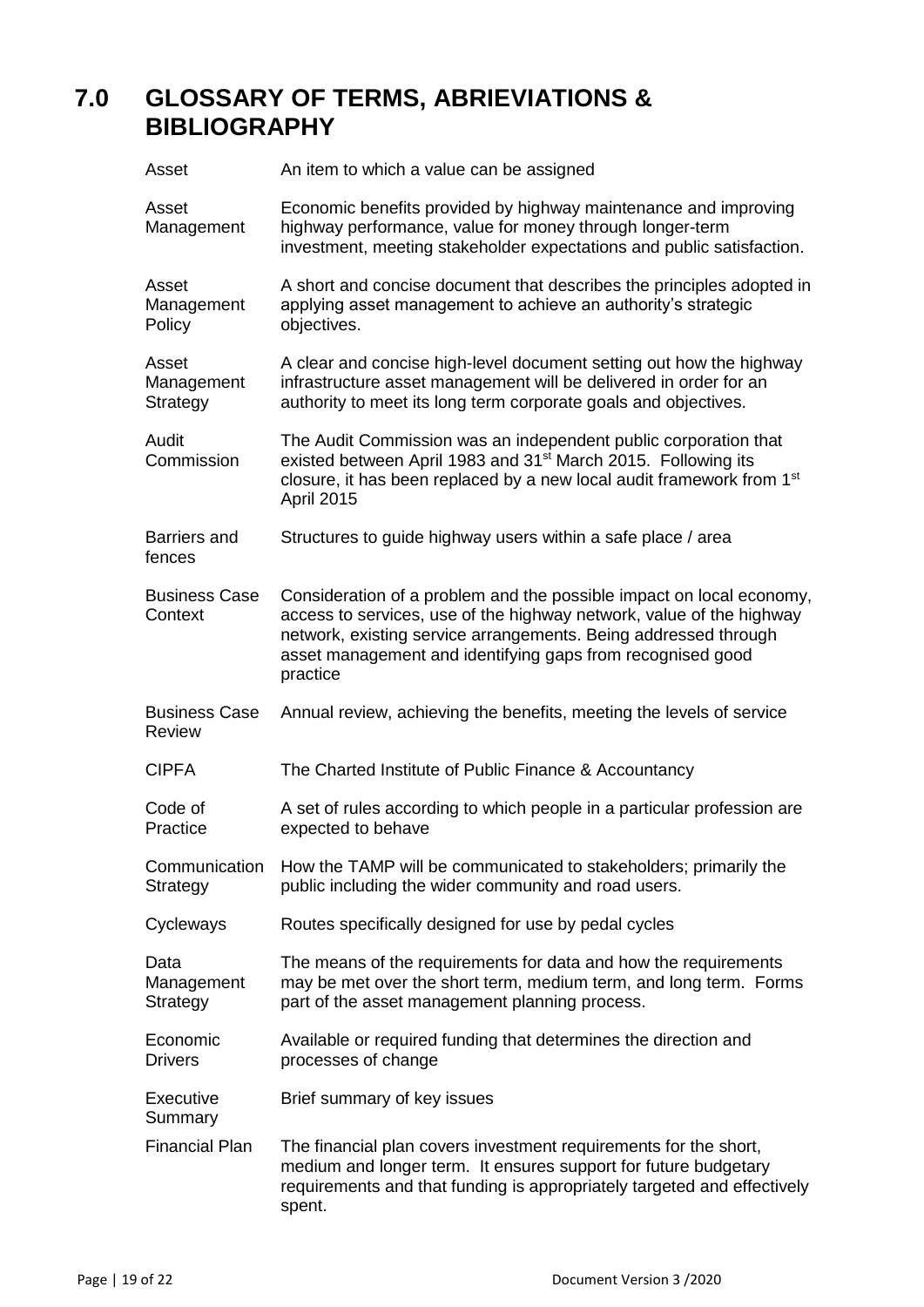| Gap                                   | What are the differences between current and preferred practice                                                                                                                                                                                                            |
|---------------------------------------|----------------------------------------------------------------------------------------------------------------------------------------------------------------------------------------------------------------------------------------------------------------------------|
| Highway<br>Maintenance<br><b>Plan</b> | A document that sets out the Council's operational requirements to<br>maintain the network and identifies the resource requirements to<br>deliver the maintenance service                                                                                                  |
| <b>HMEP</b>                           | Highway Maintenance Efficiency Programme (UK Roads Liaison<br>Group) A guidance aimed at local authorities providing advice on asset<br>management principles used to support more efficient highway asset<br>maintenance.                                                 |
| Implementation<br>Plan                | The actions that are required to be undertaken over a time period                                                                                                                                                                                                          |
| Improvement<br>Plan                   | The outcome of a performance review. It sets out the actions,<br>resources and timescales required to achieve the expected outcomes<br>of the improvement plan and the ultimate benefit it may provide to the<br>authority and stakeholders.                               |
| Infrastructure<br>(highway)           | Large-scale facilities within the borough that are necessary for<br>economic activity and town functionality: the road network is<br>infrastructure as an example.                                                                                                         |
| Investment<br>Strategy                | Details of funding required to deliver the lifecycle plans, and short,<br>medium and long term annual works programmes.                                                                                                                                                    |
| Levels of<br>Service                  | Levels of service describe the quality of services provided by the asset<br>for the benefit of the customers. To determine levels of service we<br>consider quality, quantity, reliability, responsiveness, environmental<br>acceptability and cost.                       |
| Life Cycle<br>Planning                | A way of maintaining an asset from a new condition through to the end<br>of its life, taking into account the necessary care of the asset including<br>its maintenance needs and performance requirements - the result<br>gives a cost per year for maintaining the asset. |
| <b>LTP</b>                            | <b>Local Transport Plan</b>                                                                                                                                                                                                                                                |
| Maintenance<br>Strategy               | An approach to maintain the asset over the short, medium and long<br>term. This strategy supports the development of the Lifecycle Plan.                                                                                                                                   |
| <b>Milestones</b>                     | Key activity completion dates                                                                                                                                                                                                                                              |
| Objectives                            | Aims and goals. Key objectives meaning the main aims and goals                                                                                                                                                                                                             |
| Operating<br>Model                    | A system or way of operation to achieve specified outcomes                                                                                                                                                                                                                 |
| Optimal                               | Most desirable of favourable                                                                                                                                                                                                                                               |
| Options-<br>business case             | Cost benefit analysis, including 'do nothing', reasoned recommended<br>option, if change is recommended, impact of not changing                                                                                                                                            |
| Pedestrian<br>Guardrails              | Structures that separate pedestrians and vehicles where additional<br>safety is required                                                                                                                                                                                   |
| Performance<br>Monitoring             | It is how the TAMP is monitored and results are fed back into the asset<br>management process. Identifies potential improvements/ deficiencies.                                                                                                                            |
| <b>Priorities</b>                     | Which items are the most crucial to meet the requirements                                                                                                                                                                                                                  |
| Prudential                            | A professional code of practice to support Local Authorities in taking                                                                                                                                                                                                     |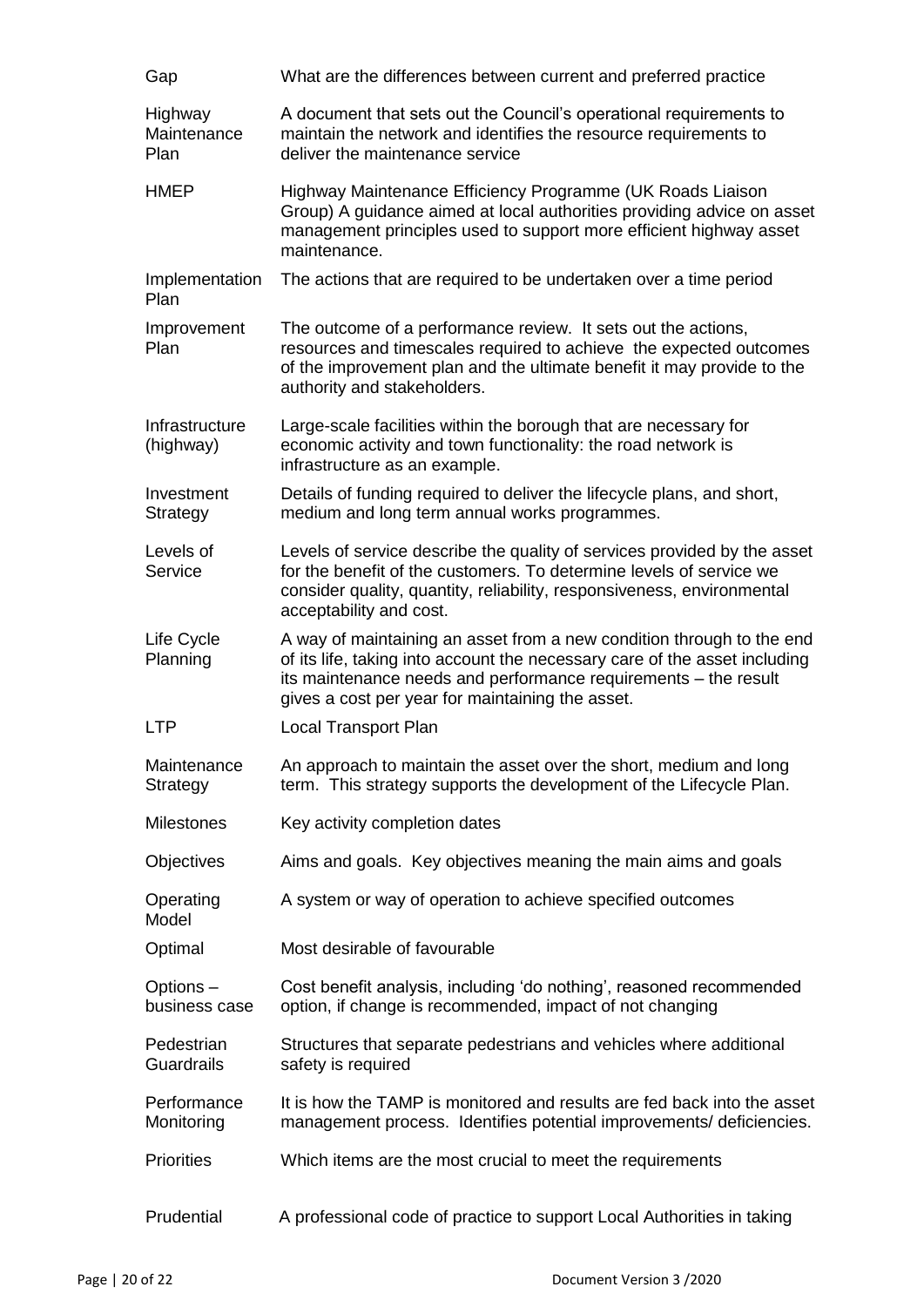| Code (The)                           | Capital Investment Decisions and enables them to ensure that capital<br>programmes are affordable, prudent and sustainable.                                                                                                                                       |
|--------------------------------------|-------------------------------------------------------------------------------------------------------------------------------------------------------------------------------------------------------------------------------------------------------------------|
| Resources                            | Funding available to provide services; can also be time, competencies<br>& skills available                                                                                                                                                                       |
| <b>Risks</b>                         | Statistical chance or danger of something happening, particularly a<br>failure – affecting reputation, finance, and delivery.                                                                                                                                     |
| <b>Risk Action</b><br>Plan           | A key input into lifecycle planning and works programming.<br>Addressing the risk register, evaluation, and mitigation required to be<br>undertaken, along with timeframes and responsibilities for managing<br>risk associated with the Assets being considered. |
| Road markings                        | Marks on the ground on roads and footpaths that helps users travelling<br>across them, e.g. the line down the centre of the road.                                                                                                                                 |
| Shortfall                            | When the funding available falls short of what is required – the shortfall<br>is the difference between the two: required and available budgets.                                                                                                                  |
| <b>Social Drivers</b>                | Social patterns (gender, ethnicity, religion, location), institutions,<br>agencies, social norms and values - that determine the direction and<br>processes of change.                                                                                            |
| <b>Stakeholders</b><br>Key           | People or groups with direct interests, involvement, or investment in<br>the highway assets e.g. residents, businesses, visitors to the town,<br>services & organisations, charities, government departments,<br>politicians                                      |
| Statutory<br>Service                 | A service which must be provided according to an Act of Law                                                                                                                                                                                                       |
| Strategy                             | A carefully devised plan of action to achieve a goal or the art of<br>developing or carrying out such a plan                                                                                                                                                      |
| <b>Structures</b>                    | Objects which are built within the environment like bridges,<br>embankments, and retaining walls                                                                                                                                                                  |
| <b>TAMP</b>                          | Transport Asset Management Plan. Part 1 An Introduction to Asset<br>Management. Part 2 Detailed Plan.                                                                                                                                                             |
| <b>Telematics</b>                    | Transmission of computerised data e.g. computers controlling traffic<br>signals                                                                                                                                                                                   |
| <b>Timescales</b>                    | How much time is needed to achieve an outcome                                                                                                                                                                                                                     |
| Transport<br>Modes                   | Different means of transport e.g. bus, rail, car                                                                                                                                                                                                                  |
| Vehicle<br>Restraint<br>System (VRS) | Structures that retain vehicles within the roadway where additional<br>safety is required                                                                                                                                                                         |
| Verges                               | Strips of land at the side of the road or footway and can be open green<br>spaces or hard landscaping                                                                                                                                                             |
| <b>WGA</b>                           | Whole Government Accounting – data reporting to central government<br>on the Council's highway assets that determines the gross value of the<br>whole of the towns assets.                                                                                        |
| <b>Whole Life</b><br>Costing         | A cost benefit analysis that compares maintenance options with the<br>objective of selecting the one with best outcomes at lowest cost.                                                                                                                           |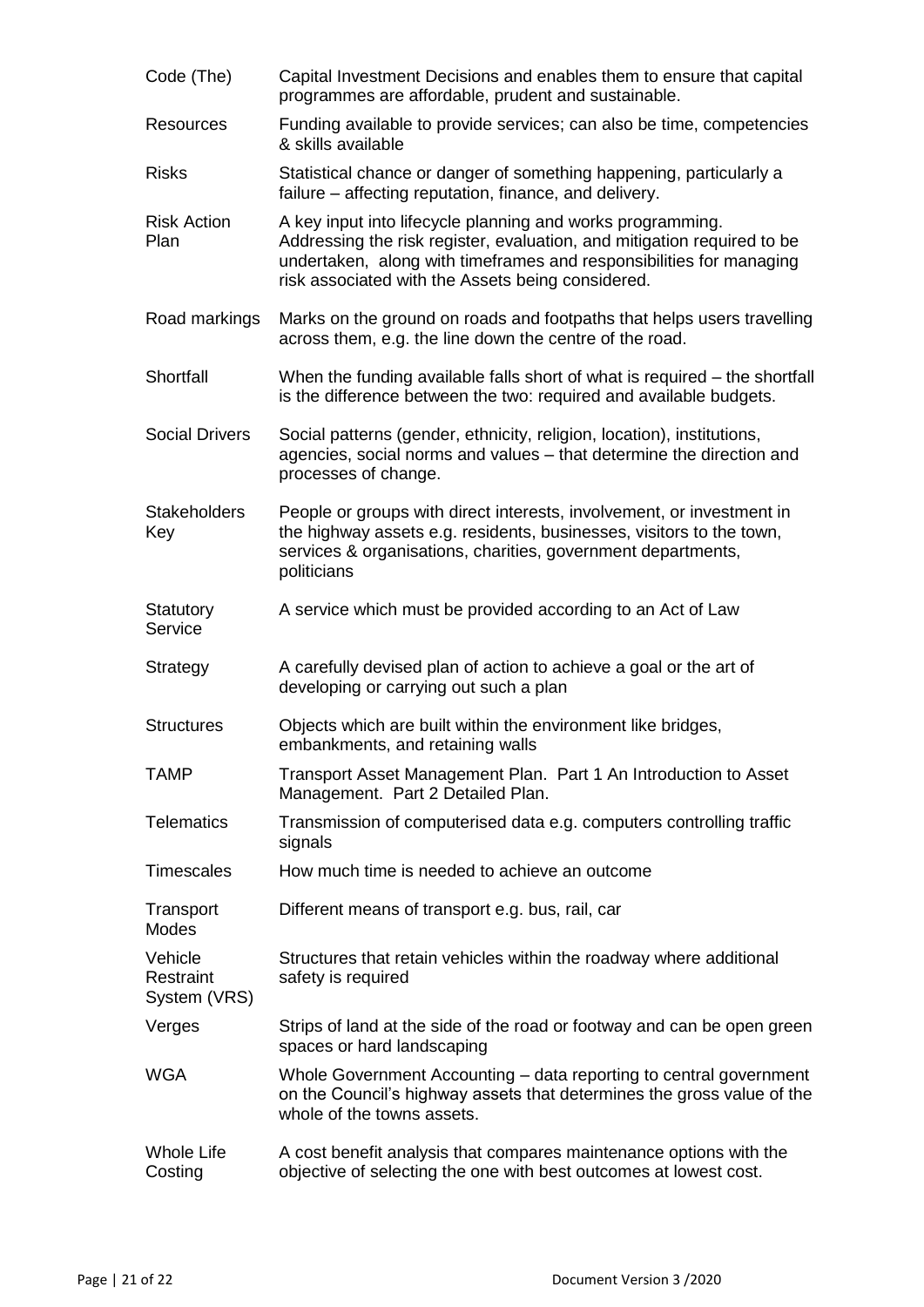#### **Legislation**

Much of highway maintenance activity is based upon statutory powers and duties contained in legislation and precedents developed over time as a result of claims and legal proceedings. It is crucially important that all those involved in highway maintenance, including Council Members, have a clear understanding of their powers and duties, and the implications of these.

Even in the absence of specific duties and powers, authorities have a general duty of care to users and the community to maintain the highway in a condition fit for its purpose. This principle should be applied when developing policy and strategy.

In addition to a general Duty of Care, there are a number of specific pieces of legislation which provide the basis of powers, duties, and responsibilities relating to Highway Maintenance, regulating the environmental effects of operations, and Health and Safety. To assist in guiding practitioners, the following bibliography has been produced:-

#### **Bibliography;**

#### Acts of Parliament

The Highways Act 1980 The New Roads and Street Works Act 1991 The Traffic Signs Regulations & General Directions 2002 The Road Safety Act, 2006 Road Traffic Regulations Act 1984 Traffic Signs and General Directions 2005 Road Traffic Act 1991 Road Traffic Reduction Act 1997 The Local Authorities (Transport Charges) Regulations 1998 The Transport Act 2000 Traffic Management Act 2004 Railways and Transport Safety Act 2003 National Parks and Access to the Countryside Act 1949 Countryside Act 1968 Wildlife and Countryside Act 1981 The Environmental Protection Act 1990 The Weeds Act 1959 Ragwort Control Act 2003 Control of Pesticides Regulations 1997 Hedgerow regulations 1997 Occupiers Liability Act 1957 Rights of way Act 1990 Countryside and Rights of Way Act 2000 European Water Framework Directive 2000 The Clean Neighbourhoods and Environment Act 2005 The Environmental Assessment of Plans and Programmes Regulations 2004 The Health and Safety at Work Act 1974 Management of Health and Safety at Work Regulations 1999 Construction (Design and Management) Regulations 2007

There is also further legislation, not specifically related to highways, street and traffic functions, but dealing with wider community issues that may affect the service we provide: -